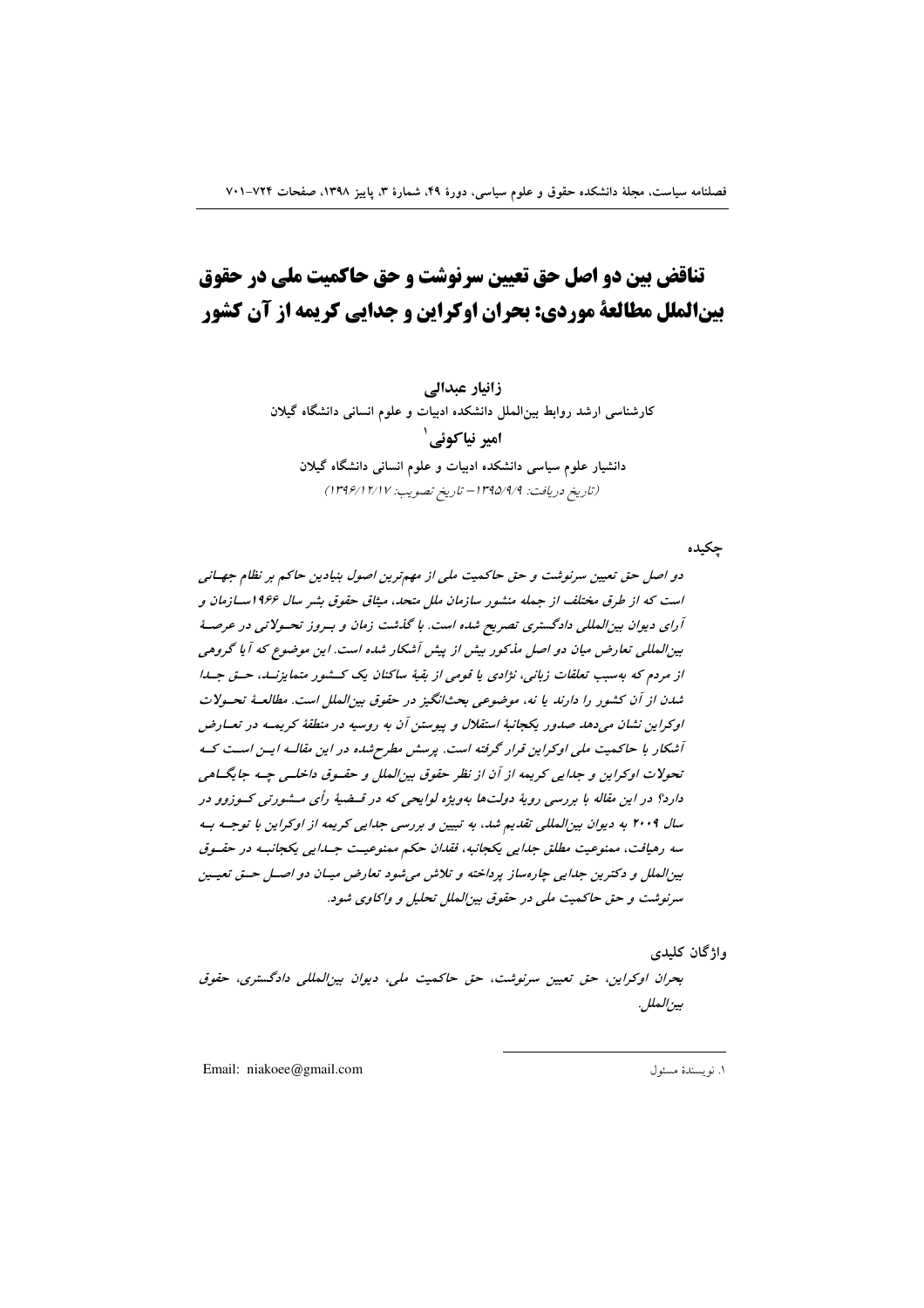مقدمه

 $V \cdot Y$ 

در سوم اسفند ۱۳۹۲ بعد از اعتراضاتی گسترده، وضعیت داخلی اوکراین دچار بحرانی عمیق شد، طوریکه کاخ ریاستجمهوری توسط معترضان اشغال شد و "ویکتور یانوکوویچ" رئیس جمهور طرفدار روسیه فرار کرد. پس از این بحران روسیه به بهانهٔ محافظت از روس تباران شبهجزیرهٔ خودمختار کریمه، این منطقه را اشغال کرد. مداخلهٔ نظامی روسیه در اوکراین پس از انقلاب مردم اوکراین در سال ۲۰۱۴ و برکناری رئیس جمهور، ویکتور یانوکویچ رخ داد. این مداخلهٔ نظامی در کریمه در جنوب شرقی اوکراین واقع در دریای سیاه و سپس در مناطق شرقی اوکراین رخ داد (زمانی و نیکوی:۱۳۹۰). این واقعه به بحرانی بینالمللی تبدیل شد که فضای دیپلماسی را تحت تأثیر قرار داد؛ از یک طرف آمریکا و اروپا از معترضان حمایت می کردند و از طرف دیگر، روسیه که منافعش در اوکراین به خطر افتاده بود، درصدد حفظ منافع خود بود. همهپرسی برای جدایی از اوکراین و پیوستن به روسیه در شبهجزیرهٔ کریمه در ۲۵ اسفند ۱۳۹۲ آغاز شد، این در حالی بود که روس تبارها بیش از ۶۰ درصد جمعیت کریمه را تشکیل میدهند! در همهپرسی کریمه از رأیدهندگان سؤال شده بود که آیا مایل!ند این جمهوری خودمختار به روسیه ملحق شود یا بازگشت به وضعیت پیش از قانون اساسی سال ۱۹۹۲ اوکراین را ترجیح میدهند؟ در پی شمارش اَرای ریختهشده به صندوقها در همهپرسی بحثانگیز کریمه، مقامهای انتخاباتی اعلام کردند که بیش از ۹۵ درصد رأیدهندگان به نفع پیوستن به روسیه رأی دادهاند. در این خصوص این سؤال مطرح میشود که آیا به موجب حقوق بین الملل، گروههای قومی یا ملی می توانند بهصورت یکجانبه از دولت مرکزی جدا شوند یا خیر؟ در این پژوهش تلاش میشود تا از منظر مقررات حقوق بین الملل، به یرسشهای زیر پرداخته شود: در جامعهٔ بینالمللی و حقوق بینالملل، ادعای بهرهمندی گروههای ملی و قومی از حق جدایی طلبی چه جایگاهی دارد؟ و تحولات اوکراین و جدایی كريمه از نظر حقوق بينالملل و حقوق داخلي چه وضعيتي دارد؟ در اين نوشتار فرض بر أن است که وجود یا نبود حق جدا شدن در حقوق بینالملل، ارتباط مستقیمی به نظامهای فدرال یا بسیط در کشورها ندارد. با بررسی رویهٔ دولتها بهویژه لوایحی که دولتها در قضیهٔ رأی مشورتی کوزوو در سال ۲۰۰۹ به دیوان بین المللی تقدیم کردند، می توان به سه رهیافت در این زمینه اشاره کرد. گروهی از دولتها (کشورهای آسیایی، آفریقایی و برخی دولتها اروپایی) بر این اعتقاد بودند که خارج از وضعیت استعماری، هیچگونه حقی برای جدایی یکجانبهٔ گروههای ملی و قومی وجود ندارد و حقوق بین|لملل معاصر بنابر اصول حاکمیت و تمامیت ارضی، هر گونه تلاش یکجانبه برای تجزیهٔ دولتها را نامشروع میداند. از سوی دیگر، برخی دولتها (اغلب کشورهای غربی و آمریکا) بر این اعتقاد بودند که در حقوق بین|لملل معاصر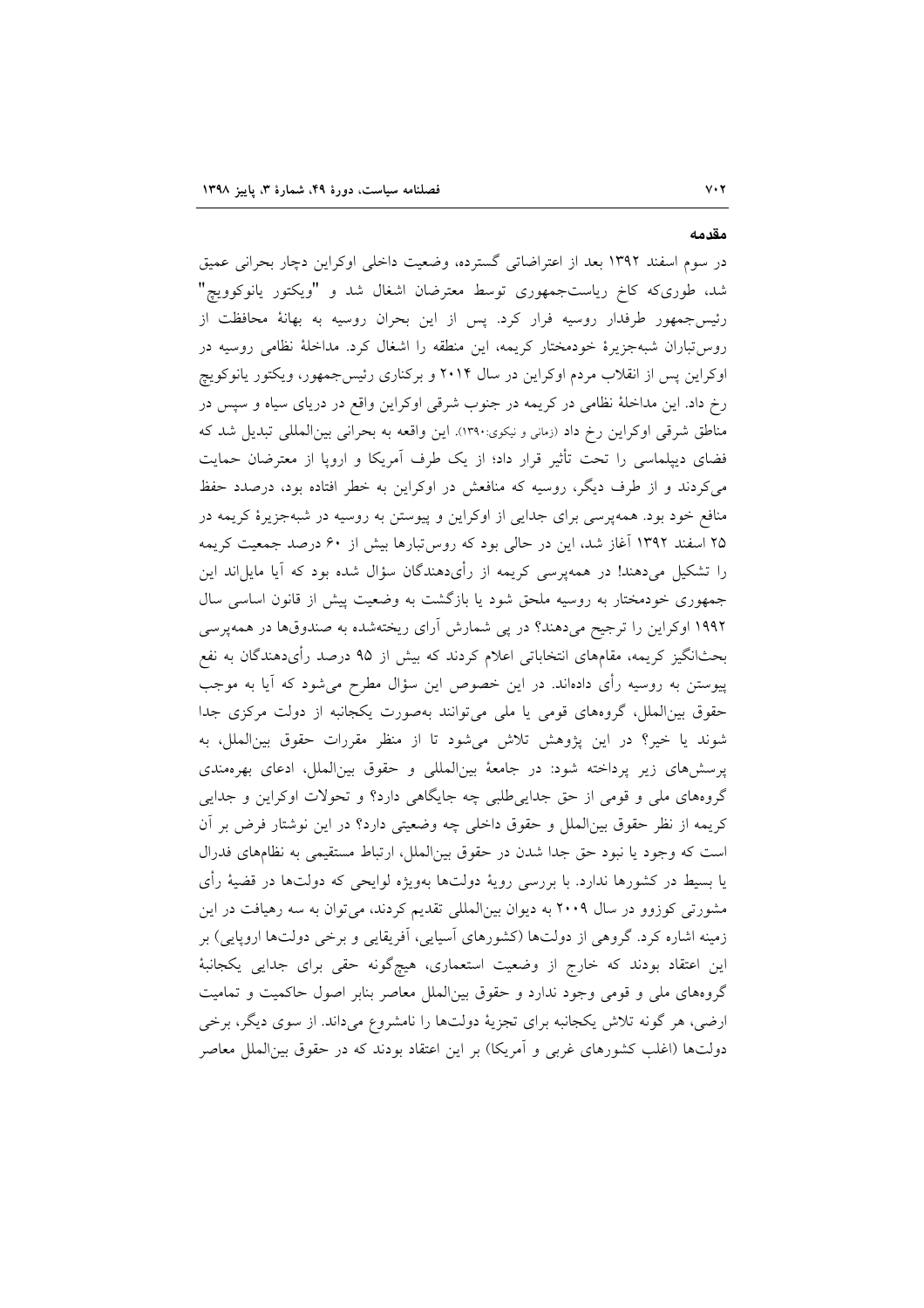هیچگونه حکمی مبنی بر ممنوعیت جدایی یکجانبه وجود ندارد، مگر آنکه موجودیت واحد تازه استقلال یافته ناشی از کاربرد غیرقانونی زور باشد. در رهپافت سوم، گروهی دیگر از دولتها معتقدند که حقوق بین|لملل علی|لاصول جدایی یکجانبه را نامشروع می،داند، مگر أنكه معلوم شود كه حقوق بنيادين گروه مربوط بهصورت وسيع نقض شده باشد يا حكومتى وجود دارد که نمایندهٔ تمام مردم متعلق بدان سرزمین نیست و آنان مورد حملهٔ مسلحانهٔ آشکار حکومت مرکزی قرار گیرند. (مرکزنحقیقات استراتژیک ،۱۳۹۱) در این پژوهش به بررسی بحران شرق اوکراین و جدایی کریمه از آن کشور با استفاده از این سه رهیافت پرداخته می شود.

## مفهوم جدايي و مباني جدايي يکجانبه در حقوق بينالملل

برخی جدایی را ایجاد یک دولت از طریق توسل یا تهدید به زور بدون رضایت دولت حاکم پیشین میدانند. اما برخی جدایی را بهمثابهٔ ایجاد موجودیت مستقل جدید از طریق جداسازی بخشی از قلمرو و جمعیت یک دولت موجود بدون رضایت آن دولت و همچنین بهمنظور ادغام آن موجودیت در دولت دیگر تعریف میکنند. گروهی نیز با اشاره به استعمارزدایی معتقدند که جدایی طلبی بهمنزلهٔ موضوعی از حقوق بین|لملل میتواند پذیرفته شود. گروهی در مخالفت با جدایی طلبی آن را همچون جرمی بینالمللی یا احتمالاً نقض یک قاعدهٔ امری بینالمللی بهشمار میآورند. اغلب دولتهایی که بهصورت یکجانبه اعلام استقلال میکنند، در اعلامیهٔ خود به حق تعیین سرنوشت اشاره کرده و این حق را مبنای تشکیل کشور مستقل قلمداد می کنند (میرعباسی و میرکلائی، ۱۳۹۱: ۱۳۸).

#### بررسي حق تعيين سرنوشت در حقوق بينالملل

در این زمینه که آیا به موجب مقررات حقوق بینالملل، گروههای قومی یا ملی می توانند بهصورت يكجانبه از دولت مركزي جدا شوند يا خير، ميان حقوقدانان بين|لمللي اختلاف نظر زیادی وجود داشته است. اما در دههٔ ۱۹۹۰ میلادی، بررسی موضوع جدایی کبک از کانادا و ادعای جدایی کاسامانس از سنگال در کمیسیون آفریقایی حقوق بشر، سبب شد تا رویهٔ قضایی هرچند محدودی برای مطالعهٔ عینی موضوع نزد حقوقدانان ایجاد شود. نقطهٔ عطف در این زمينه، صدور رأى مشورتي ديوان بين|لمللي در قضية «انطباق اعلامية يکجانبهٔ استقلال کوزوو با مقررات حقوق بين الملل» بود.

مجمع عمومی سازمان ملل متحد به تاریخ ٨ اکتبر ٢٠٠٨ با تصویب قطعنامهٔ ۶۳/۳ از دیوان بینالمللی دادگستری تقاضای صدور رأی مشورت<sub>ی</sub> بدین ترتیب کرد: «اَیا صدور اعلامیهٔ یکجانبهٔ استقلال از سوی نهادهای موقت دولت خودگردان کوزوو منطبق با مقررات حقوق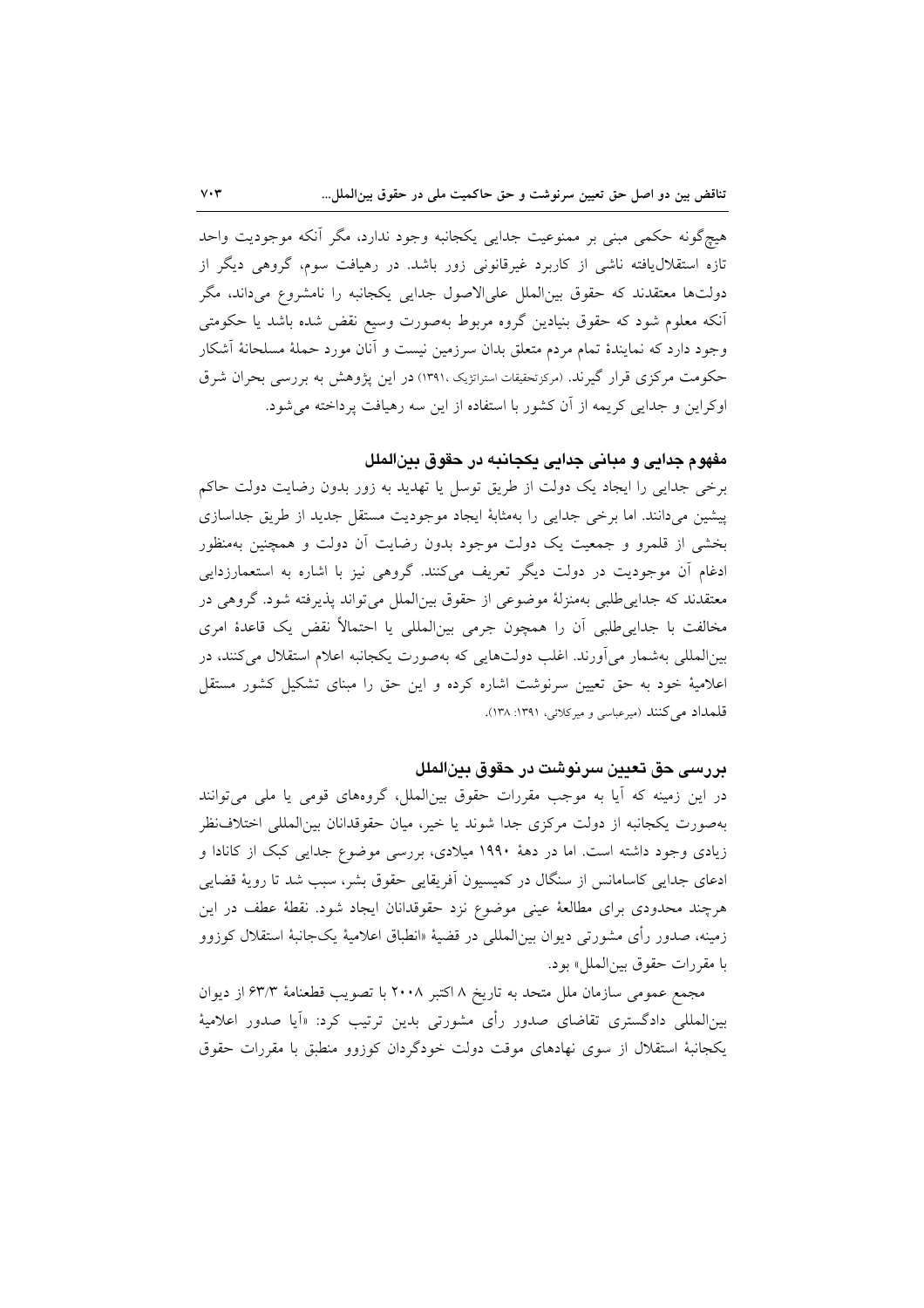بینالملل است». دیوان بینالمللی دادگستری نیز از دولتها و سازمانهای بینالمللی درخواست كرد تا مطابق مادة 6۶ اساسنامهٔ دیوان، اطلاعات مربوط را حداكثر تا تاریخ ۱۷ آوریل ۲۰۰۹ (۲۸ فروردین ۱۳۸۸ ) در اختیار دادگاه قرار دهند. در پاسخ به درخواست دیوان بینالمللی دادگستری، سی وپنج دولت از جمله جمهوری اسلامی ایران ظرف مهلت قانونی (نظرهای کتبی لوایح) <sup>۱</sup> خود را نزد دفتر دیوان به ثبت رسانیدند که از این مجموع بیستویک دولت قبلاً استقلال کوزوو را به رسمیت شناختند و چهارده دولت نیز کوزوو را شناسایی نكر دند (مركز تحقيقات استراتژيک،١٣٩١) .

اولین بار بود که برخی دولتها، بهصورت رسمی نظریات حقوقی خود را در این مورد منتشر کردند. بهعبارتی دقیقتر، نظریات دولتها برای اولین بار بهصورت جامع و منسجم تنظیم شد، درحالی که موضع دولتها قبلاً بهصورت موردی و در واکنش به اعلام استقلال برخي مناطق تجزيهطلب اعلام مى شد و اغلب نيز تنها به اعلام موضع در آن مورد خاص محدود میشد. اهمیت مطالعهٔ این لوایح با توجه به این واقعیت مضاعف میگردد که برای اولین بار تمام اعضای دائم شورای امنیت، نظر حقوقی خود را در قالب لوایح در درخواست رأى مشورتى خطاب به ديوان بين|لمللي دادگسترى منتشر كردند (www.icg-cij.org). با بررسى رویهٔ دولتها بهویژه لوایحی که دولتها در سال ۲۰۰۹ به دیوان بین|لمللی در قضیهٔ رأی مشورتی کوزوو تقدیم کردند، می توان به سه رهیافت در این خصوص اشاره کرد. ابتدا سه رهیافت مذکور بهاختصار توضیح داده میشوند و سپس موضع دیوان بینالمللی را در این زمینه بررسی خواهیم کرد. در لوایح دولتها، سه رهیافت و دیدگاه در خصوص جایگاه حق تعیین سرنوشت خارجی در زمینهٔ غیر استعماری مطرح شد.

## طرفداران حق حاكميت ملي

از سیوپنج دولتی که لایحهٔ خود را به دیوان بینالمللی دادگستری تحویل دادند، اغلب دولتهای در حال رشد در ردیف دولتهایی قرار داشتند که با جدایی یکجانبه در وضعیتهای غیراستعماری بهصورت قاطع اعمال مخالفت کردند. علاوه بر صربستان که مخالفتش با استقلال کوزوو اَشکار بود، کشورهای اَمریکای لاتین (برزیل، اَرژانتین، بولیوی و ونزوئلا)، کشورهای اسپایی و اَفریقایی (چین، مصر، لیبی و ایران) و برخی کشورهای اروپایی (قبرس، اسپانیا، اَذربایجان و رومانی) از تئوری ممنوعیت کامل جدایی یکجانبه پشتیبانی کردند و بر این نظر بودند که مقررات حقوق بینالملل جدید به هیچ بهانهای به قسمتی از سرزمین یک دولت اجازه نمیدهد که بدون رضایت دولت مادر از آن کشور جدا شود و بر این نظر

1. Written Statement (WS)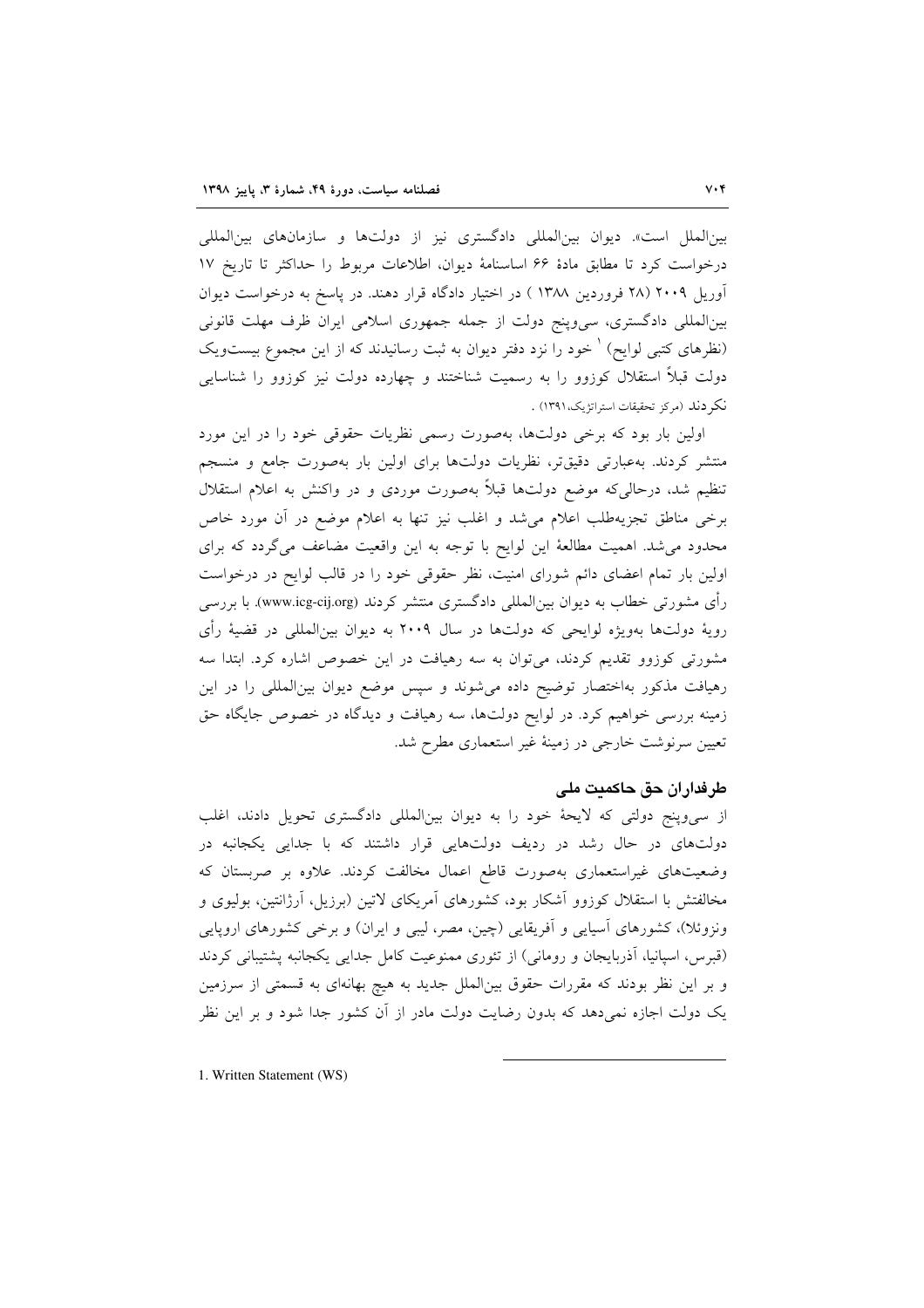بودند اصل تماميت ارضي حتى در موارد نقض شديد مقررات حقوق بشر قابل تعرض نيست. این دسته از دولتها، بر این نظر بودند حقوق بین الملل در خصوص مسئلهٔ تشکیل دولت حاوی حکم است و تشکیل دولت جدید موضوع حقوقی است. در مواردی نیز که خارج از وضعیت استعماری، قسمتی از سرزمین دولت حاضر و مستقل بهدنبال جدایی از آن کشور و تشكيل دولت مستقل برمي آيد، حقوق بين الملل با تشكيل دولت جديد مخالفت كرده است. دولتهای مذکور، نظریهٔ خود را اغلب با دلایل و استناداتی توجیه کردند که تمامی این احتیاجات را می توان در چند محور ذیل خلاصه کرد:

## الف) ناهمخوانی جدایی یکجانبه با اصول حاکمیت و تمامیت ارضی کشورها

مخالفان اعلام یکجانبهٔ استقلال کوزوو بر این نظر بودند که این عمل با مقررات در خصوص حقوق بين الملل بهخصوص اصل تماميت ارضى دولتهاى مستقل مغاير است (( Written Statement (WS). حق حاکمیت ملی به عبارات مختلفی در سه بند از مادهٔ ۲ منشور ملل متحد که به اصول حاکم بر روابط بین|لملل اختصاص یافته، مورد تصریح و تأکید قرار گرفته است. بند ۱ این ماده از اصل برابری حاکمیت کلیهٔ اعضای سازمان ملل بهصراحت یاد کرده است و بند ۴ نیز در جهت حفظ حاکمیت کشورها از کلیهٔ اعضا خواسته تا در روابط بین|لملل خود از تهدید به زور یا بهکارگیری آن علیه «تمامیت ارضی یا استقلال سیاسی» هر دولتی یا هر روشی دیگری که با اهداف سازمان ملل متحد مباینت داشته باشد، خودداری کنند. به موجب بند ۷ نیز ملل متحد مجاز نیستند بهاستثنای مسائل مربوط به حفظ صلح و امنیت بین|لمللی در اموری که اساساً در قلمرو و صلاحیت داخلی کشورها قرار دارد، دخالت کنند (موسیزاده، ۱۳۸۹: ۱۰۱-۱۰۰). در صورت پذیرش حق جدایی در حقوق بینالملل، اصل تمامیت ارضی دولتها فاقد ارزش خواهد شد. به باور این کشورها، احترام به تمامیت ارضی دولتها، اصل مهم و بنیادین در حقوق بین|لملل و زیربنای روابط بین|لملل است. برای مثال دولتهای ایران و روسیه تأکید داشتند که حفظ تمامیت ارضی دولتها، بنیادیترین اصل در حقوق بین الملل است ( WS Islamic Republic of Iran.WS Russia). منظور از اصل تمامیت ارضی، پشتیبانی از اساس یک دولت– سرزمین– است که بهسبب آن هر نوع تغییر در حاکمیت ارضی یک دولت باید مطابق مقررات حقوق بين الملل باشد (WS Romania.WS Argentina).

تأکید برحق حاکمیت ملی در کنوانسیونهای بین|لمللی نیز تکرار شده است. مادهٔ ۱ کنوانسیون ۱۹۳۳ مونته ویدئو در مورد حقوق و تکالیف دولتها، دولت را با مشخصات ذیل تعريف مي كند: «دولت به عنوان تابع حقوق بين الملل بايد داراي جمعيت دائمي، سرزمين معين، حقوق و حاکمیت باشد. به این ترتیب حاکمیت یکی از ویژگیهای اصلی دولت در عرصهٔ روابط بینالملل و عنصر تکمیل کنندهٔ دیگر شرایط است که از سه عنصر اصلی استقلال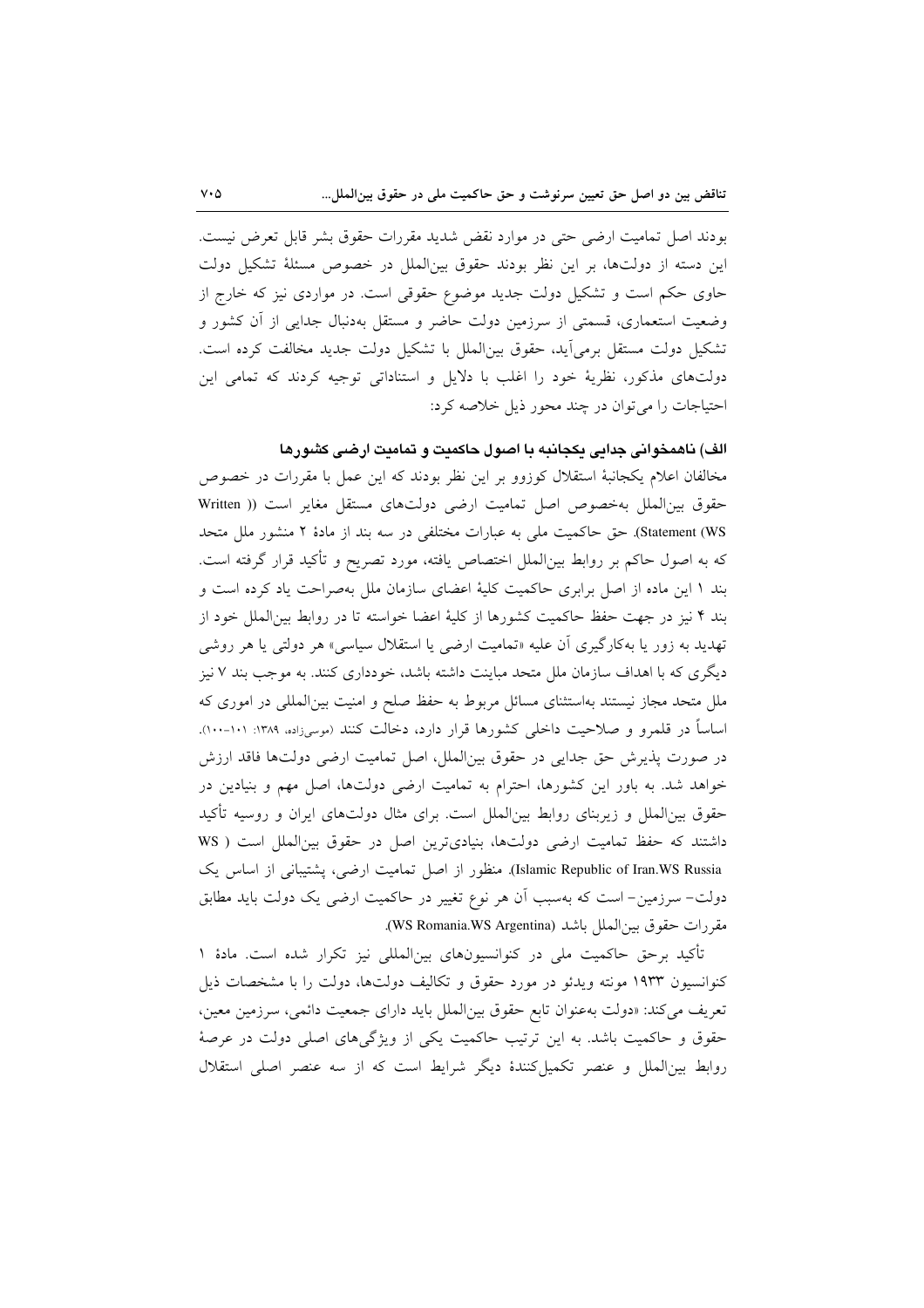سیاسی، خودمختاری داخلی و تمامیت ارضی تشکیل شده است. با گذار از تعریف دو عنصر اول به بعد ارضی و سرزمینی حاکمیت می٫رسیم که بیانگر اقتدار و صلاحیت انحصاری و کامل یک دولت نسبت به تمامی اشخاص، اموال و اشیایی است که در قلمرو آن یافت می شود» (نوزانی و فرج زاده، ۱۳۹۰: ۲۲۲).

#### ب) اصل حق خودمختاری

هرچند اصل خودمختاری اصل مهم در حقوق بینالملل بهشمار میرود، تنها در حوزهٔ محدودی اعمال میشود. این امر در رویهٔ دولتها در سال ۱۹۴۵ و در حقوق بین الملل الزامآور تأييد شده است. در اين زمينه برخي دولتها به نظريههاي مطرحشدهٔ حقوقي استناد کردند. جیمز کرافورد بر این نظر می باشد: «اصل خودمختاری در خارج از زمینه استعمارزدایی، حق جدایی یکجانبه از دولتهای مستقل کنونی را ایجاد نمیکند» (Crawford, 2006: 415) روزالین هیگینز نیز نوشته است: معنی جدایی طلبی به بهرهمندی در حال پیشرفت مردم به حق تعیین سرنوشت در دوران پسااستعماری، ارتباطی ندارد (36 :Higgins, 2003). آنتونیو کاسسه می گوید: اصل حفظ تمامیت ارضی دولتهای مستقل کنونی امری مقدس شمرده می شود (Cassese, 1995: 112). كريستين توموشات نيز مى نويسد: چارچوب دولتهاى موجود نبايد در هيچ حالتي تغيير كند (Tomuschat, 1993: 11). خودمختاري ماهيتي متفاوت از حق به اصطلاح جدا شدن دارد. اعمال حق تعیین سرنوشت به معنای نابودی با خدشه زدن به حاکمیت و تمامیت ارضی دولتها تفسیر نمی شود (written tatement, china and Egypt).

#### ج) نیذیرفتن جدایی یکجانبه

در بند ۴ بیانیهٔ سازمان ملل متحد که طی قطعنامهٔ ۵۵/۲ در اجلاس پنجاهوینجم سازمان ملل متحد در سپتامبر ۲۰۰۰ به تصویب رسید، اشاره شده است: «ما می خواهیم که صلحی عادلانه و پایدار را در سراسر جهان ب اساس اهداف و اصول منشور ایجاد کنیم. ما خود را به حمایت از تمامی تلاشها متعهد میدانیم که برابری حاکمیت دولتها، احترام به تمامیت ارضی دولتها و استقلال سیاسی أنها، حل وفصل اختلافات با ابزار مسالمتأمیز و رعایت اصول عدالت و حقوق بین الملل، حق خودمختاری مردمی که تحت سلطهٔ استعماری و اشغال خارجی هستند، عدم مداخله در امور داخلی دولتها، احترام به حقوق بشر و آزادیهای اساسی، احترام به حقوق برابر برای همگان بدون تمایز از حیث نژاد، جنس، زبان یا مذهب و همکاری بین|لمللی در حلوفصل مشکلات اقتصادی، اجتماعی، فرهنگی یا بشردوستانهٔ بين المللي مقرر مي دارد» (WC Bolivia, WS Iran). دولتهايي كه معتقد به ممنوعيت مطلق جدایی طلبی در وضعیتهای غیر استعماری بودند، به رویهٔ شورای امنیت نیز در تأیید نظر خود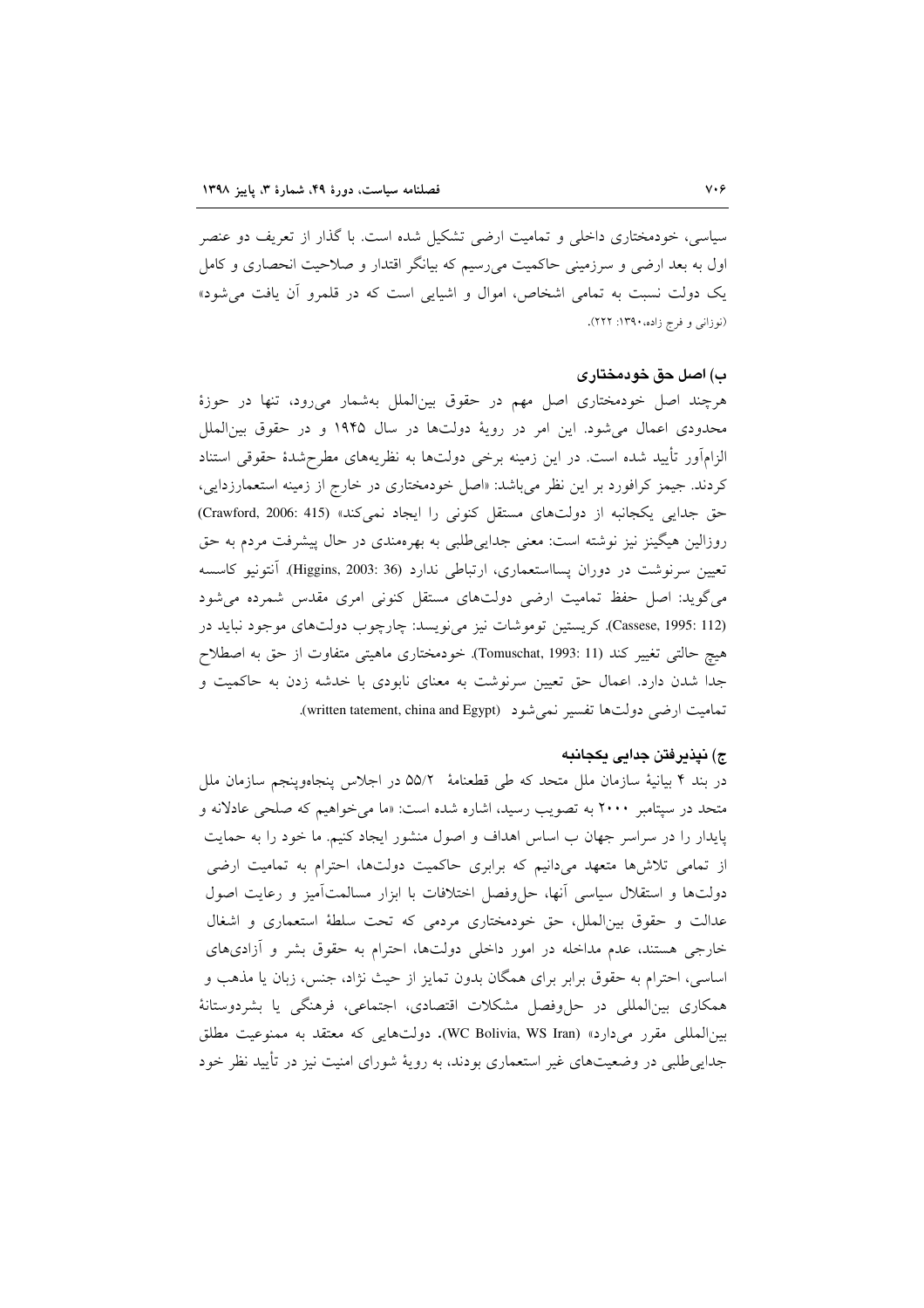استناد کردند. آنان مدعی بودند که شورای امنیت در قطعنامههای متعددی بر لزوم حفظ تمامیت ارضی دولتها در مخاصمات داخلی و شورش های تجزیهطلبانه تأکید کرده است. '

#### د) استناد به اسناد منطقهای

دولتها به برخی اسناد منطقهای نیز اشاره کردهاند که بر ضرورت رعایت اصل تمامیت ارضی تأکید کرده است. در این زمینه به بیانیهٔ نهایی کنفرانس هلسینکی ۱۹۷۵ استناد میکنند. در این بیانیه اشاره شده است که دولتهای شرکتکننده به حق برابر و تعیین سرنوشت مردم که همواره موازی با اهداف و اصول منشور ملل متحد و دیگر مقررات حقوق بین(لملل از جمله رعايت تماميت ارضي دولتها اعمال شود، احترام مي گذارند (مردر تحقيقات استراتزيک، ١٣٩١).

### ه) استناد به روبهٔ دولتها

دولتهایی که به کتاب کرافورد استناد میکنند مدعی بودند که از سال ۱۹۴۵ هیچ دولتی که بدون تمایل و خواست دولت جانشین بهصورت یکجانبه جدا شده باشد، به عضویت سازمان ملل متحد درنیامده است. لایحهٔ دولت چین، به نظر رسمی وزارت خارجهٔ انگلیس استناد میکند که در پاسخ به پرسش کتبی مورخ ۱۲ دسامبر ۱۹۸۳ مجلس عوام انگلیس که آیا سومالی تبارهای مقیم سرزمین اتیویی از حق تعیین سرنوشت برخوردارند یا خیر؟ سازمان ملل پاسخ داد: «در سازمان ملل متحد بهصورت وسیع پذیرفته شده است که حق تعیین سرنوشت به هر گروه مجزا یا تقسیمهبندیهای فرو سرزمینی در چارچوب یک کشور، حق جدا شدن از دولت و مختل نمودن تمامیت ارضی یا وحدت سیاسی دولت حاکم مستقل را نمی دهد (مردر تحقيقات استراتژيک، ١٣٩١).

## و) استناد به مصوبات نهادهای شبه قضایی بینالمللی

دولتهای طرفدار ممنوعیت مطلق جدایی یکجانبه در حقوق بین الملل به نظریات نهادهای شبهقضایی بین المللی نظیر کمیتهٔ حقوق بشر، کمیتهٔ رفع تبعیض نژادی و کمیتهٔ بادینتر استناد کردند. گروهی از دولتها نوشتند که کمیتهٔ حقوق بشر، تمایز میان حق تعیین سرنوشت مردم و حقوق تحت حمایت مادهٔ ۲۷ را روشن کرده، بهویژه تأکید کرده است که حقوق حمایتشده در مادهٔ ۲۷ تنها توسط افراد و نه مردمان اعمال می شود. بنابراین مادهٔ ۲۷ هنگامی که در خصوص بند ٣ مادهٔ ١ میثاق بینِالمللی حقوق مدنی و سیاسی، بیانیهٔ استعمارزدایی، بیانیهٔ

۱. در این زمینه، دولتها به تصمیمات شورای امنیت در مورد کشورهای سومالی، جمهوری دموکراتیک کنگو، سودان، گرجستان، افغانستان، لبنان، قبرس، عراق و آذربایجان اشاره كردند.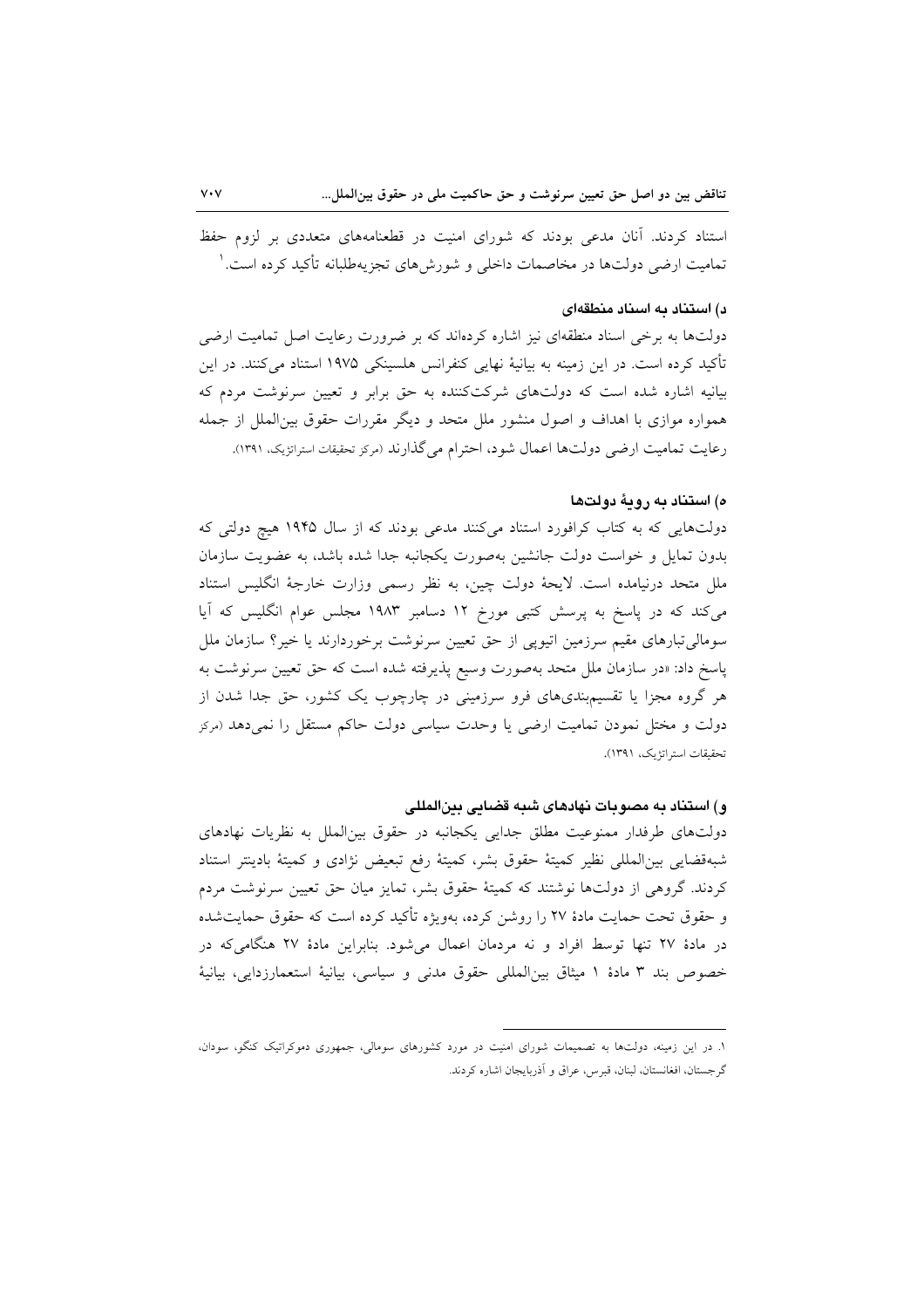روابط دوستانه قرائت می شود، مقرر میدارد که حمایت از حقوق بشر به طریقی انجام می گیرد که به اصل تمامت ارضه خدشهای وارد نشود (WS Egypt).

## نيو د حکم ممنوعت جدايي پکجانته در حقوق پين الملل

این گروه از دولتها بر این اعتقاد بودند که در حقوق بینالملل حکمی در مورد جدایی طلبی وجود ندارد يا بهعبارت دقيقتر، حكمي در خصوص ممنوعيت جدايي موفق در نظام حقوق بینالملل دیده نمیشود و ازاین رو باید آن را مجاز تلقی کرد، چه آنکه دانمارک اعلام میدارد اصولاً هر عملي در حقوق بين|لملل مجاز است، مگر آنكه وجود قاعدهاي در حقوق بين|لملل قراردادی یا عرفی ثابتشده آن را ممنوع بداند. همچنان که این قاعده در قضیهٔ لوتوس از سوی دیوان بینالمللی دائمی دادگستری بیان شده است.

شایان ذکر است که مجاز بودن جدایی یکجانبه در حقوق بینالملل در رهیافت اخیر به این معنا نیست که در حقوق بین الملل قاعدهای وجود دارد که خارج از وضعیت استعماری به گروهی جدایی طلب، «حق جدا شدن» ٰ از کشور پیشین اعطا کند، بلکه مفهوم اَن دقیقاً این است که جدایی یکجانبه در حقوق بینالملل، «ممنوع نیست»<sup>۲</sup> و به تعبیری دیگر، درست است كه حقوق بين|لملل اجازة جدا شدن (يكجانبه) نمي دهد، اما به اين معنا و مفهوم نخواهد بود كه جدا شدن را ممنوع بداند. پروفسور فرانك مي گويد در حقوق بين الملل ، حق انقلاب كردن وجود ندارد، اما در همان حال، نبود حق مذکور به معنای ممنوعیت آن نیست. وی می گوید که لازم است ميان مفاهيم «داشتن حق» و «مجاز بودن» تفاوت قائل شد

دولتهای مذکور معتقدند همانگونه که کمیتهٔ بادینتر کنفرانس یوگسلاوی خاطرنشان کرده است، اصول حقوق بین(لملل شرایطی را تعریف می کند که به موجب آن، یک واحد، دولتی را تشکیل میدهد. اما تشکیل یا امحای دولت مسئلهٔ موضوعی بوده و اثر شناسایی دیگر دولتها صرفاً اعلامی است. حقوق بین|لملل این اقدام اولیه را تثبیت میکند (به همان شیوهای که قوانین ملي، تولد فردي را ثبت مي كنند)، اما قوانين و مقررات «شخص حقيقي» را ايجاد نمی کند. حقوق این موجودیت را ثبت میکند و آثار و نتایجی برای آن مقرر میکند، به این مفهوم که به صرف وجود اَن و به محض اَنکه بهوجود اَید، دولت از تمام حقوق و تعهداتی كه حقوق بين(لملل به دولتها منتسب مي كند، برخوردار خواهد شد. شرايط يا معيار ايجاد دولت می تواند موضوع تعریف حقوق قرار گیرد، اما اجرای آنها یک مسئلهٔ کاملاً موضوعی باقي مي ماند كه حقوق أن را در نظر مي گيرد. حقوق بين|لملل مشوق جدايي طلبي نيست، اما

1. Right to Secession

<sup>2.</sup> Is not Prohibitted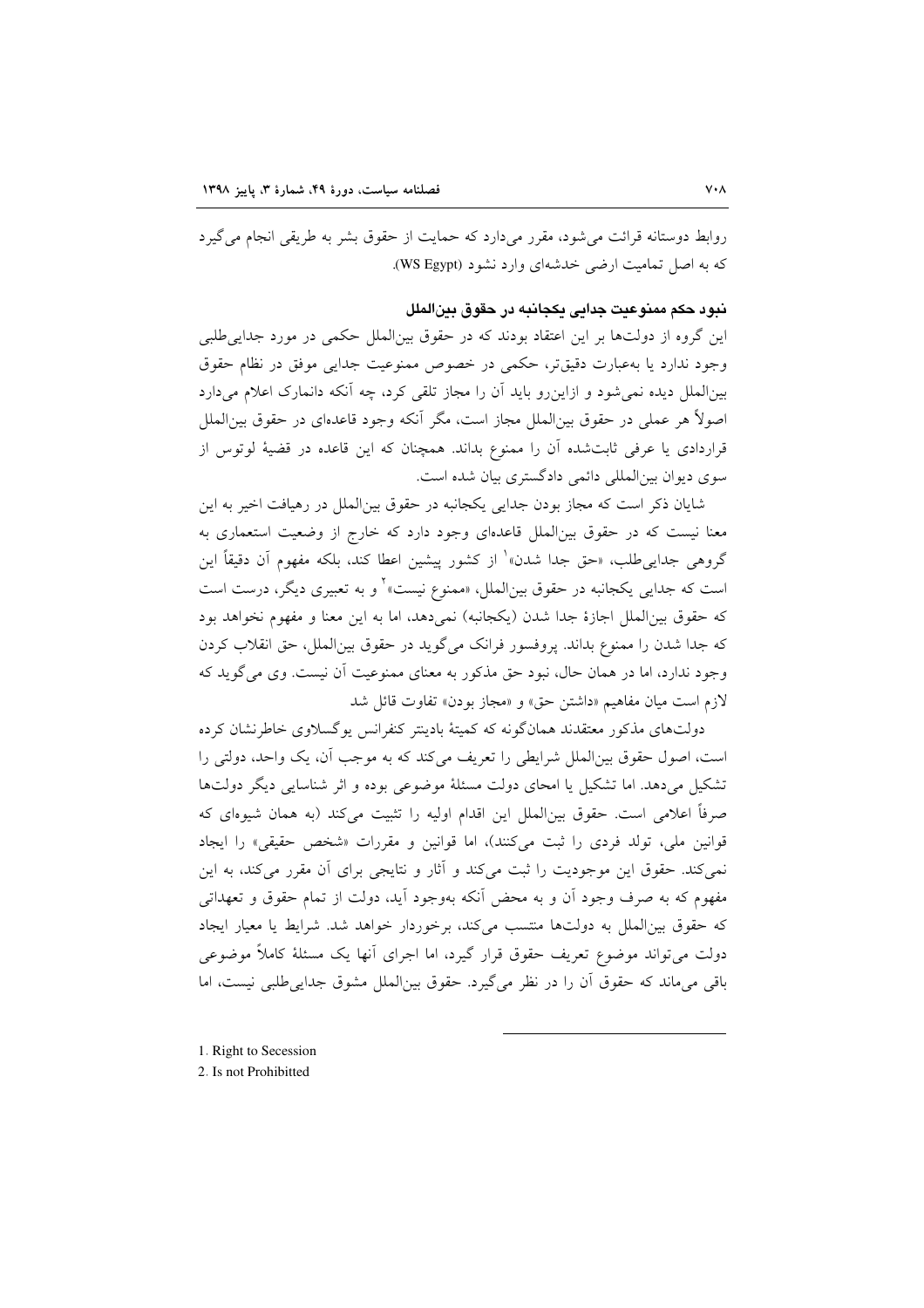جدایی موفقیتآمیز را می پذیرد و به واقعهٔ رویداده توجه دارد، همچنان که در قضیهٔ بنگلادش يا بوگسلاوي سابق ديده شد (WS France).

بدیهی است که جز در موارد استثنایی، دولت پیشین خواهان تجزیهٔ خود نیست و در غالب موارد در پی آن است که یا با وسایل مسالمتآمیز یا با زور مانع تحقق آن شود، اما بهعنوان یک اصل پذیرفته نشده است که حقوق بین الملل از دیدگاه دولت پیشین تبعیت کند، زیرا در غیر این صورت تمام موارد جدایی باید براساس حقوق بینالملل محکوم گردد، درحالی که اين گونه نيست. به اعتقاد اين دسته از دولتها، علىالاصول حقوق بين الملل در زمينهٔ مشروعیت جدایی موضعی بی طرف دارد یا ساکت است. در تأیید این نظر، در لوایح این گروه از دولتها به نظریات علمای برجستهٔ حقوق بین الملل استناد شده است. نظریات تعدادی از علمای حقوق در این بخش درج می شود:

جيمز كرافورد: جدايي طلبي در حقوق بين|لملل نه قانوني است و نه غيرقانوني، بلكه يک عمل خنثي حقوقي است كه حقوق بين|لملل نتايج أن را تنظيم ميكند (Crawford, 2006: 309).

لوترپاخت: حقوق بینالملل، شورش یا جدایی به قصد تحصیل استقلال را محکوم نمی کند یا در جای دیگری می نویسد: حقوق بین الملل برخی موقعیتها و وضعیتها را بهعنوان منبع حق و تکلیف می شناسد که وضعیتهای مذکور ناشی از اعمالی نیستند که حقوق بین الملل آن را ممنوع كند يا غيرقانوني بشناسد. بنابراين براي مثال، جدا شدن از دولت موجود هرچند ناقض قوانين دولت مربوط است، مغاير حقوق بين الملل نيست (مركز تحقيات استراتزيك،١٣٩١).

روزالین هیگینز رئیس سابق دیوان بین|لمللی دادگستری نیز دیدگاه مشابهی دارد. برخلاف نظریات سیاسی معاصر، حق تعیین سرنوشت به اقلیتها مجوز جدایی نمی دهد، اما در حقوق بینالملل نیز قاعدهای وجود ندارد که جدایی یا تشکیل دولت جدید را ممنوع کند. اصل ثبات مرزها مقرر میدارد که دولتها مرزهای استعماری بهارث رسیده را میپذیرند، اما این برای گروههای اقلیت هیچ تعهدی ایجاد نمیکند که بخشی از واحدی سیاسی باقی بمانند که با آنها بدرفتاری میکند یا در آن واحد احساس میکنند که نمایندهای (در قدرت) ندارند. در این صورت اگر آنها دولتی مستقل تشکیل دهند یا به دولتی از قبل موجود ملحق شوند، این واقعیت موجود همانگونه که فقدان آن نشان میدهد، از سوی جامعهٔ بینالمللی بهخوبی شناسايي شده است (Higgins, 1994: 125).

اپنهايم: هرچند شورش متضمن نقض قوانين دولت مربوط است، صرف شورش عليه رژيم و تلاش برای سرنگونی حکومت آن کشور یا جدا شدن از آن کشور، ناقض مقررات حقوق بين الملل نيست (Oppenheim, 1992: 161-162).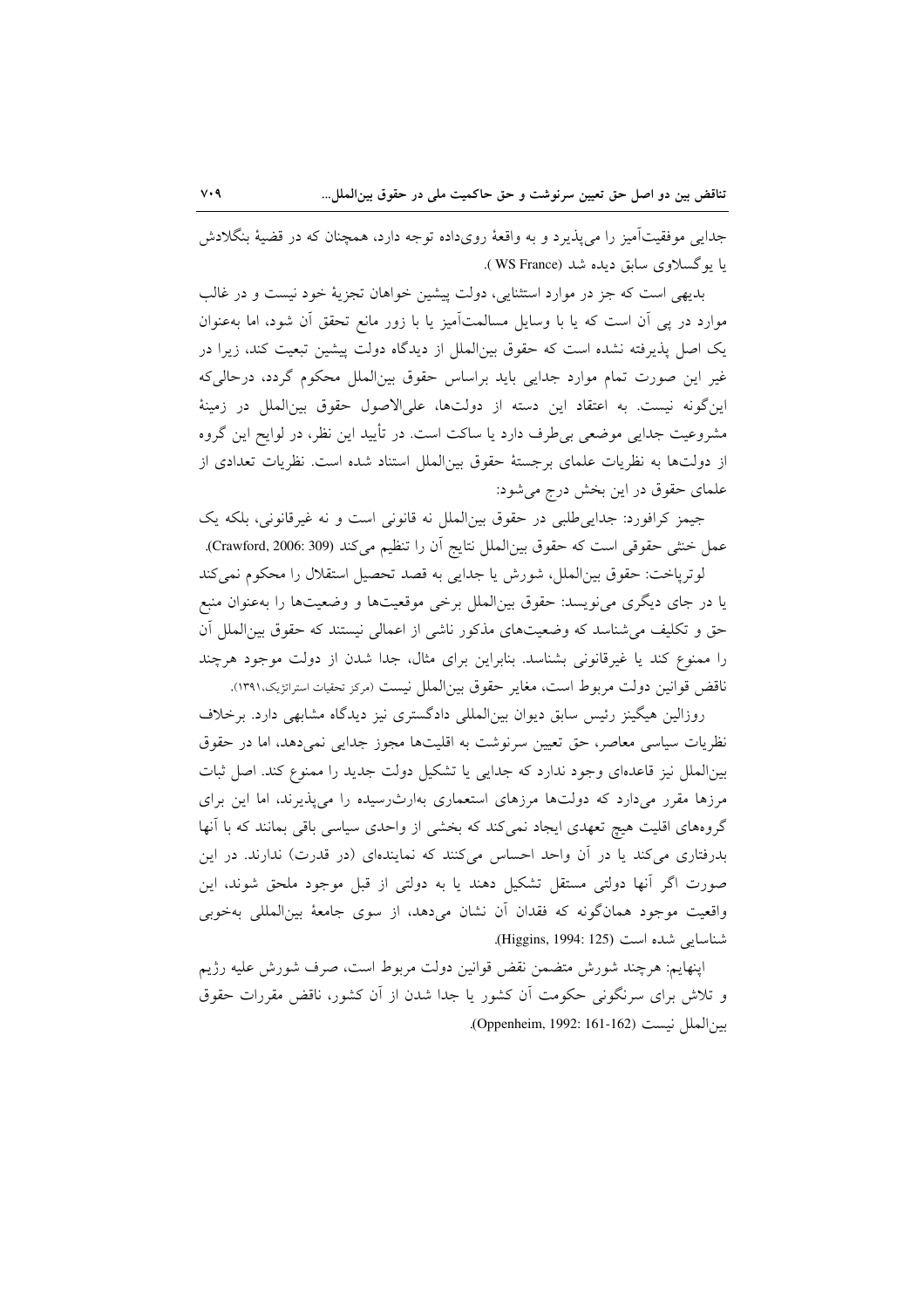از سوی دیگر گروهی از دولتها بر این باور بودند که حمایت از تمامیت ارضی دولتها تنها در حوزهٔ روابط بین(لمللی قابل(جراست و علیه جنبش۵های تجزیهطلب اعمال نمی گردد. ۱ بهعبارت دیگر، ادعا می شد که اصل تمامیت ارضی، وجود یک دولت یا سرزمین آن را در برابر تحولاتی که ریشه در روندی دارد که در چارچوب یک دولت بهوقوع میپیوندد، حفظ نمی کند. در این زمینه در لوایح برخی از این دولتها به نوشتههای برخی علمای بزرگ حقوق بينالملل استناد شده است: خطاست اگر بگوييم جدايي طلبي ناقض اصل تماميت ارضي دولتهاست، زیرا این اصل تنها در روابط بین|لمللی یعنی علیه دیگر دولتها که ملزم به رعایت تمامیت ارضی همسایگان و عدم دستاندازی به سرزمین او هستند، اعمال می شود و این اصل در چارچوب مرزهای یک کشور اعمال نمی شود (Abi-Saab, 2004: 474).

بر این اساس ادعا شد که بند ۴ مادهٔ ۲ منشور هیچگونه ارتباطی با مشروعیت یا عدم مشروعیت جدایی طلبی ندارد، زیرا تجزیهطلبی، اغلب در چارچوب یک دولت اعمال می شود و بنابراین در حوزهٔ قلمرو بند ۴ مادهٔ ۲ منشور قرار نمی گیرد (مرکز تحقیقات استراتژیک،۱۳۹۱).

مدافعان نظرية عدم ممنوعيت جدايي يكجانبه در حقوق بين الملل اظهار داشتند: روشن است كه در حقوق بين الملل حق جدايي وجود ندارد، اما به همان ميزان نيز روشن است كه حقوق بینالملل جدایی را ممنوع نساخته است و درنتیجه بیانیه استقلال از سوی بخشی از جمعیت یک کشور غیرقانونی نیست (ws,czech). شایان توضیح است که دولتهای طرفدار این رهیافت، بر این نکته اذعان داشتند که نمیتوان مدعی بود که حقوق بینالملل همواره در خصوص چگونگی تشکیل دولتها بی طرف است و ساکت می ماند، بلکه اگر تشکیل دولتی مسبوق به نقض قواعد بنيادين حقوق بين|لملل باشد، أن موجوديت سياسي در نظام بين|لمللي قابل يذير ش نيست (بيات،١٣٩۶).

#### دکترین جدایی چارەساز

شایان توضیح است که بهصورت کلی بسیاری از دولتها در لوایح خود به تقسیم بندی مصطلح میان حق تعیین سرنوشت داخلی و خارجی اذعان داشتند. حق تعیین سرنوشت در مفهوم داخلی آن بدان معناست که تمام ساکنان دولتهای مستقل کنونی باید در چارچوب همان واحد، حقوق سیاسی، اقتصادی و اجتماعی خود را اعمال کنند و حق تعیین سرنوشت خارجی به معنای حق تشکیل دولت مستقل است. امروزه بسیاری از حقوقدانان از تئوری جدايي جبراني حمايت مي كنند (Chipman, 1993: 151). به موجب اين نظريه، اگر حكومت کشوری، حق موجودیت فیزیکی یا دیگر حقوق بنیادین گروههای اقلیت ملی، قومی و زبانی را

<sup>1.</sup> WS United Kingdom, para.905; WC Swiss, para.5; WC USA: 15; WC Albania, para.46 WC Author: 22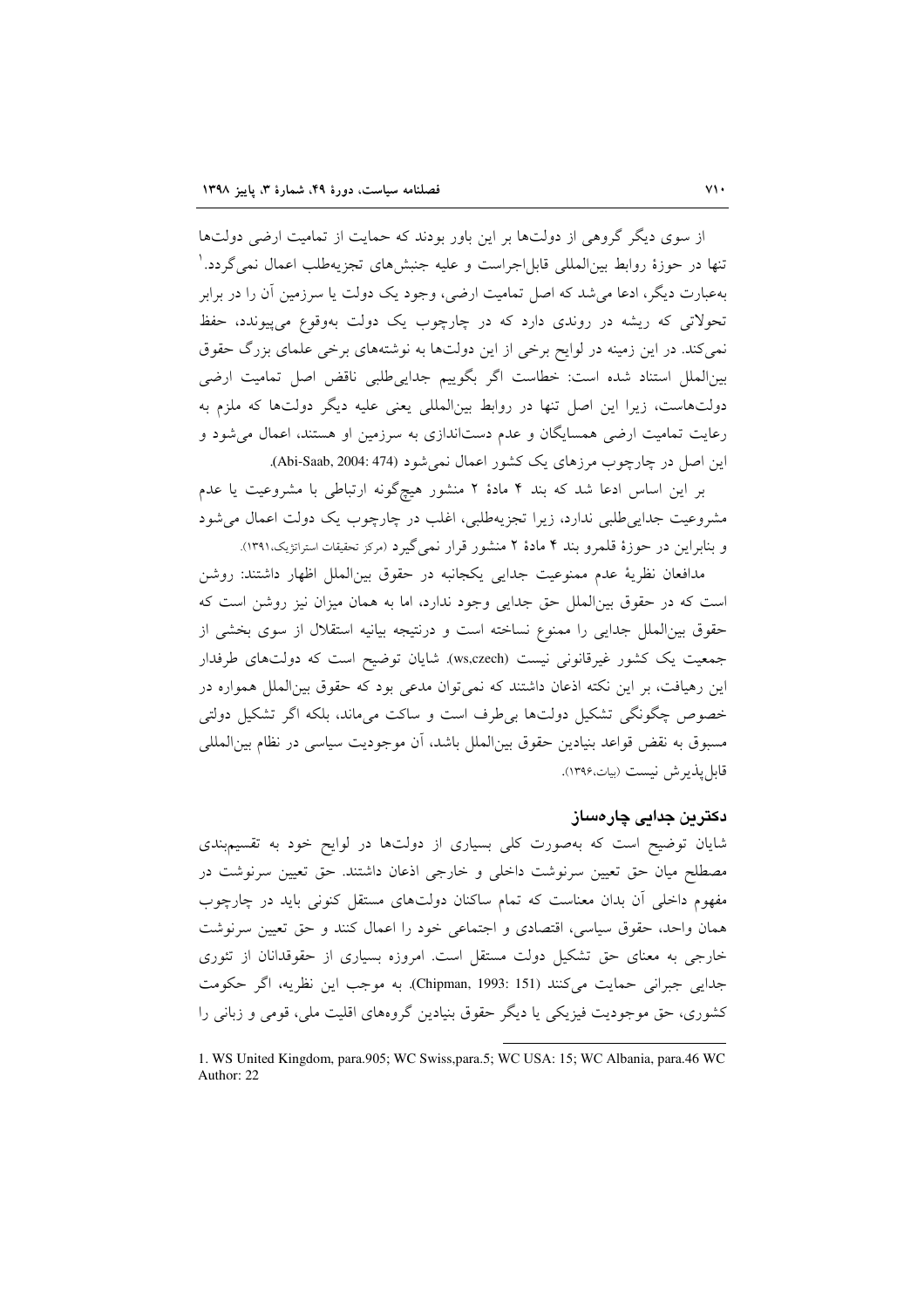انکار کند و اّنها را از مشارکت مؤثر در ادارهٔ امور کشور محروم سازد و بهصورت سیستماتیک علیه آنان، تبعیض روا دارد، در این صورت حق جدایی از آن کشور و تشکیل دولت مستقل برای گروه تحت ستم فراهم خواهد شد.

طرفداران این رهیافت بر این نظرند که در نظام حقوق بینالملل، خارج از موارد استعمارزدایی، اشغال خارجی و توافق دوجانبه، حق جدایی و استقلال وجود ندارد و مردم على الاصول بايد حق تعيين سرنوشت سياسي خود را با رعايت اصل تماميت ارضى اعمال کنند و در نتیجه، این حق باید در چارچوب مرزهای بین المللی موجود اعمال شود، اما ادعا می شود در موارد بسیار خاص و استثنایی ممکن است حق تعیین سرنوشت سیاسی به حق تعیین سرنوشت خارجی بینجامد و بدین ترتیب در خارج از موارد استعماری نیز ممکن است برای بخشی از مردم یک سرزمین حق جدایی پدیدار شود که از آن بهعنوان دکترین حق «جدایی چارهساز `» نام بر ده می شو د (Crawford, 2006: 119).

پروفسور پله نیز با نقل،قول از پروفسور أنتونیو کاسسه میگوید: اگر موجودیت مردمی درون یک کشور مورد ستم قرار گیرد، از حق جدا شدن بهرهمند خواهند شد. پروفسور شاو نیز از این گفته حمایت میکند (belle & shaw).

در تأييد وجود اين تئوري در حقوق بين|لملل از جمله به قضيهٔ جدايي جزاير آلاند استناد می شود. در سال ۱۹۲۰ کمیتهٔ بین المللی حقوقدانان توسط شورای جامعهٔ ملل برای بررسی وضعیت حقوقی جزایر آلاند تأسیس شد. این کمیتهٔ سهنفره در پاسخ به این پرسش که آیا ساکنان سوئدیزبان جزایر آلاند می توانند از کشور فنلاند جدا شوند و به سوئد بییوندند، جواب منفي داد، اما استدلالي را كه براي رد اين الحاقي ارائه داد، مي توان در جهت تأييد نظريهٔ جدایی مشروط دانست، زیرا کمیسیون از جمله اظهار داشت که فنلاند حقوق ساکنان جزایر آلاند را رعایت کرده و مردم این جزایر در این خصوص اظهار نارضایتی نکردهاند Cassese (Antonio). شایان ذکر است که مبنای اصلی این تئوری به ادعای حامیان آنها، بند آخر اعلامیهٔ اصول حقوق بین|لملل مربوط به روابط دوستانه و همکاری میان کشورها براساس منشور ملل متحد است که در اکتبر ۱۹۷۰ در صحن مجمع عمومی به تصویب رسید Declaration on) principles of international law, 1970). حال و با توجه به سه رويكرد مذكور بهتر است به بحران اخیر اوکراین و دیدگاههای گوناگون حقوقی در خصوص آن پرداخت. با این حال گذاری کوتاه بر تاریخ سیاسی اوکراین از زمان استقلال تا بحران اخیر لازم است تا ابعاد سیاسی و بین|لمللی آن آشکارتر گردد... (مرکز تحقیقات استراتژیک، ۱۳۹۱).

1. Remedial Secession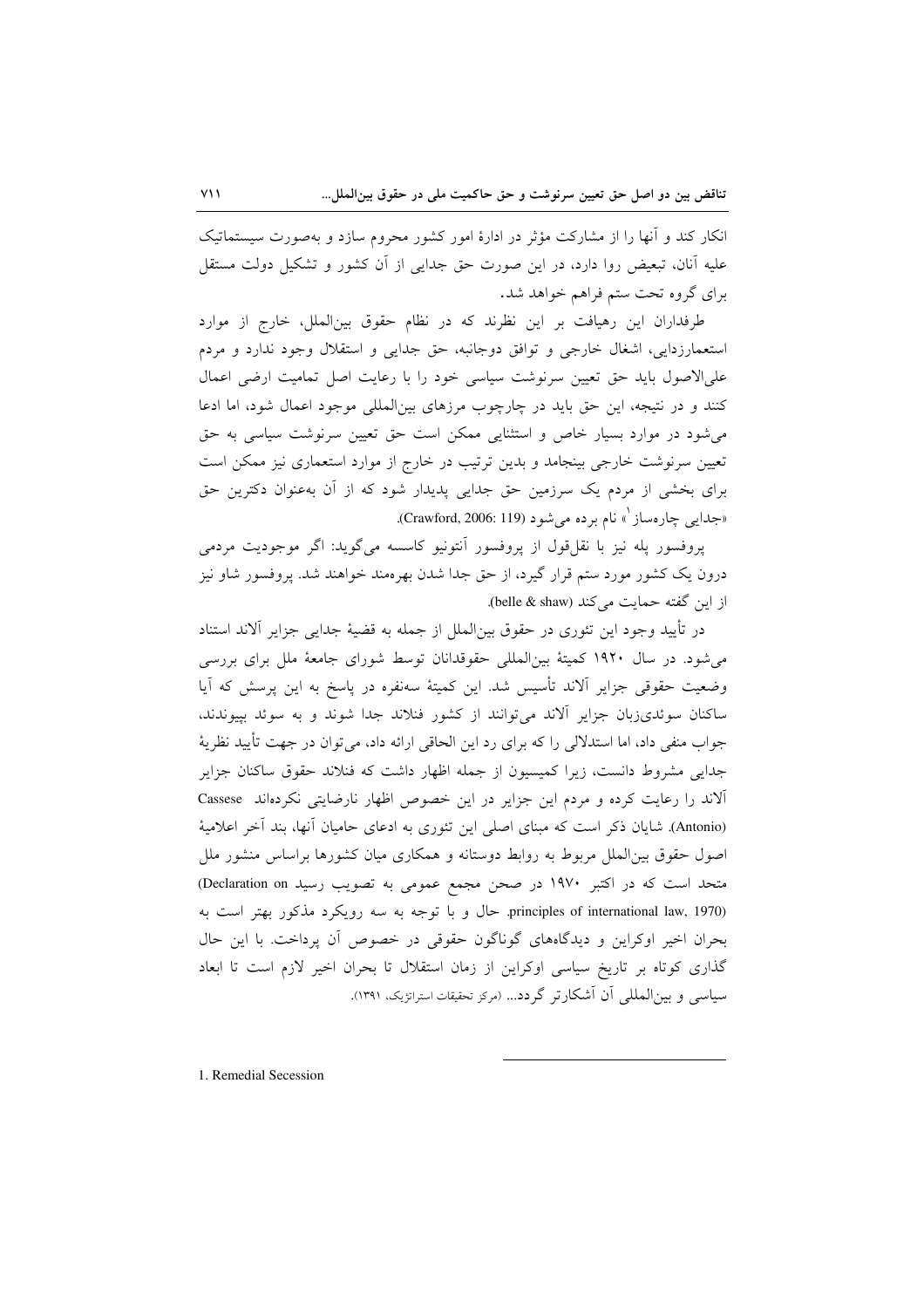#### تاریخ اوکراین از استقلال تا بحران اخیر

مناطقی که میان روسیه و اروپای شرقی و حتی غربی قرار دارد، همواره موضوع تاریخ روابط بینالملل بودهاند؛ بدین معنی که رقابت قدرتهای بزرگ اروپایی با روسیه بهعنوان یک قدرت بزرگ، همیشه سبب شده است که کشورهایی مانند لهستان، اوکراین، چک، اسلواکی و … بهطور اجتنابناپذیری درگیر این رقابتها شوند. پس از شکست ناپلئون در ۱۸۱۵، کشوری مانند لهستان همواره نقطهٔ تعادل میان روسیه از یک سو و قدرتهای اروپایی دیگر مانند اتریش، آلمان، فرانسه و انگلستان بود و در موارد زیادی بهمنظور برقراری موازنه، کشوری مانند لهستان میان قدرتهای بزرگ بهویژه روسیه و اتریش تقسیم میشد. این وضعیت در سراسر قرن نوزدهم و تا آغاز جنگ جهانی دوم وجود داشت، بهگونهای که حملهٔ آلمان به لهستان سبب برهم خوردن توازن قوا در اروپا شد و جنگ جهانی دوم و نتایج متعاقب آن را در پی داشت. پس از پایان جنگ دوم و آغاز جنگ سرد وضعیت کاملاً متفاوت شد؛ بدین معنی که اروپای شرقی به بخشی از قلمرو روسیه تبدیل شد و ازاینرو نقطهٔ تعادل میان غرب و شوروی در آلمان غربی، ایتالیا و ترکیه بود. با پایان جنگ سرد و در دههٔ ۱۹۹۰ که روسیه درگیر مسائل داخلی خود بود، بهظاهر کشورهای اروپای شرقی دیگر از شر رقابت قدرتهای بزرگ خلاص شدند و به استقلال رسیدند و آن تنگنای تاریخی پایان یافت. اما این گونه نبود. به محض بازیابی توان روسیه از یک سو و گسترش ناتو و اتحادیهٔ اروپا بهسوی شرق از سوی دیگر، بار دیگر کشورهای حد واسط اروپا و روسیه در اروپای شرقی در دیپلماسیها برجسته شدند. هرچند روسیه از محدودهای که قلمرو شوروی سابق بود و شامل آلمان شرقی نیز میبود، عقب نشست، اما همانند قرن نوزدهم نمیتوانست نسبت به نگاه مناطق و کشورهایی که با روسیه دارای مرز بودند و خارج نزدیک آن بهحساب میآمدند، به غرب و آمریکا بی تفاوت باشد. یکی از این کشورها اوکراین بود که سودای اروپایی شدن و عضویت در ناتو را داشت. از طرفی جریانی در داخل با این میل و خواست مخالف بودند و روسیه را متحد بهتری میدانستند. عدم اجماع میان جریانهای سیاسی اوکراین دربارهٔ جهتگیری سیاست خارجي اين كشور (غربگرايي يا روسيهگرايي) سبب آغاز بحران اوكراين شد. اما اين همهٔ ابعاد بحران نبود. بخش مهمی از بحران اوکراین ورود قدرتهای بزرگ به آن و مشخصاً روسیه و آمریکا بود. روسیه با حمایت از جریان روس گرا عملاً بخشی از خاک اوکراین را به خود ملحق کرد که آمریکا در مواجهه با این اقدام روسیه صرفاً توانست تحریمهایی چند علیه روسيه وضع كند (غلامي، ١٣٩٣).

اوکراین پس از فروپاشی اتحاد جماهیر شوروی در سال ۱۹۹۱ به استقلال رسید. اوکراین از نظر مساحت دومین کشور بزرگ اروپاست که دشتهای گسترده و باروری برای کشاورزی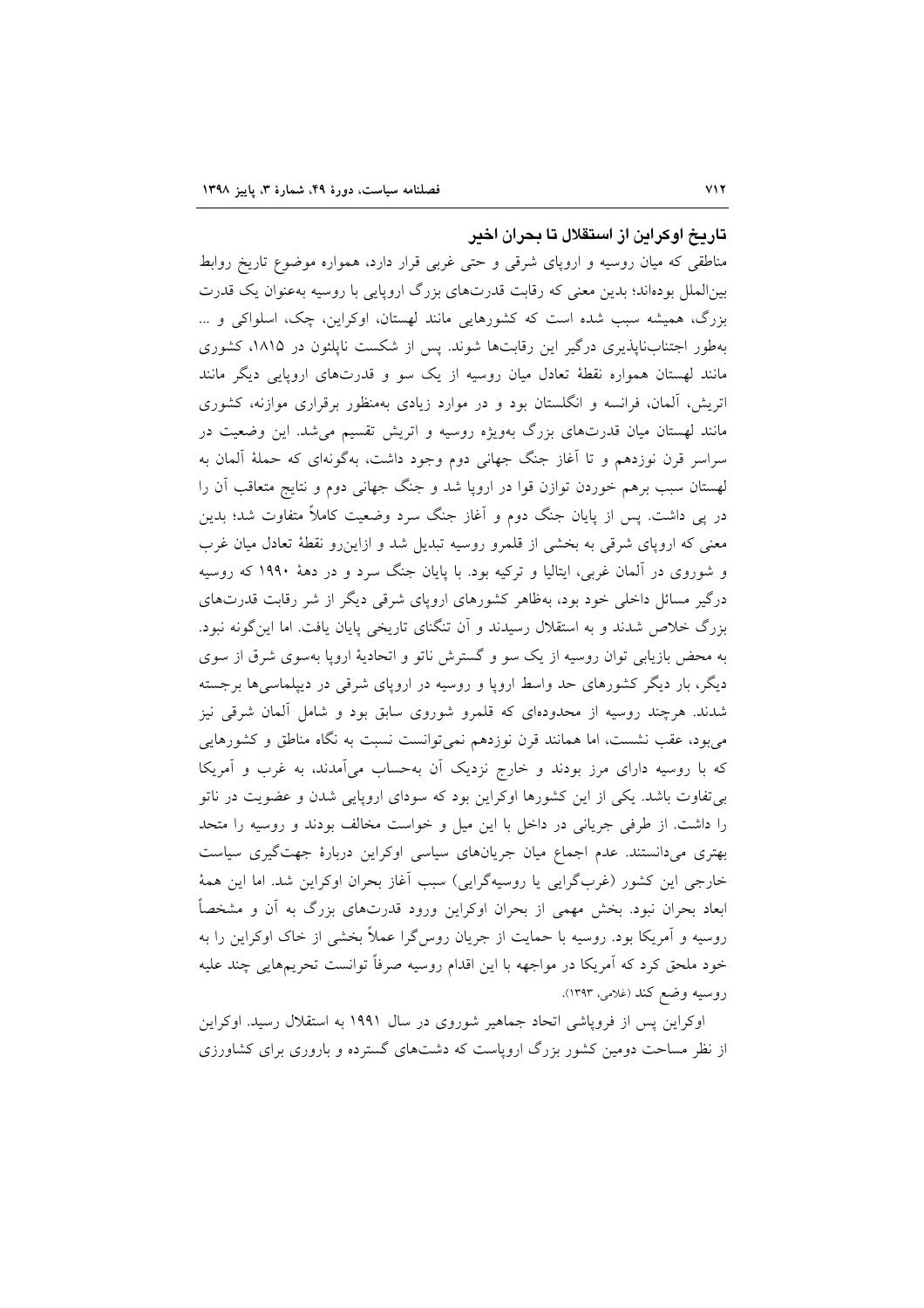و در بخشهای شرقی کشور چندین مجموعه متمرکز صنعتی دارد. با اینکه ریشههای تاریخی اوکراین و روسیه قرابت فراوانی دارند، بخش غربی این کشور خود را به همسایگان اروپاییاش و بهخصوص لهستان نزدیک احساس میکند و احساسات ملی گرایی در این بخش نیرومندتر است. اوکراین از آن زمان تا به امروز بین برقراری رابطهای نزدیکتر با اروپای غربی و از سوی دیگر همسویی با روسیه که بخش اعظم انرژی مورد نیاز آن را تأمین میکند، در نوسان بوده است. جمعیت چشمگیری از مردم اوکراین روس تبارند یا زبان اصلی آنها روسی است. نفوذ روسیه در مراکز صنعتی در شرق کشور و در منطقهٔ کریمه، جمهوری خودمختاری در حاشیهٔ دریای سیاه که تا سال ۱۹۵۴ بخشی از روسیه بود، قویتر است. ناوگان نیروی دریایی روسیه در دریای سیاه بنادر کریمه مستقر است. تاریخ روابط بین الملل بارها تجاوز روسها را به شبهجزیرهٔ کریمه در ورق،یارههای خود به ثبت رسانده است (حسرو شاهین، ۱۳۹۳: ۱۶۹). منطقهٔ کریمه در عین حال سرزمین تاتارهای کریمه است که استالین آنها را به همکاری به آلمان نازی متهم کرده و در پایان جنگ جهانی دوم به آسیای میانه تبعید کرد. از دههٔ ۱۹۸۰ میلادی بیش از ۲۵۰ هزار نفر از این اقلیت قومی به زادگاه پدران خود در کریمه بازگشتهاند.

ظرفیتهای اجتماعی اوکراین به ضرورت ماهیت و چینش، چارچوبی را شکل دادهاند که بهشدت استعداد تنشهای پردامنهٔ داخلی و اثرگذاری و مداخلهٔ خارجی را متجلی ساخته است. این کشور به لحاظ ویژگیهای فرهنگی کثیری از ساکنان در شرق کشور قرابت شناختی با روسیه دارند، درحالیکه اهالی مناطق غربی کشور خصلتهای هویتی اروپایی و آنگلوساکسون را پذیرا هستند. روس<sup></sup>تبارها در مرزهای جنوبی و شرقی کشور کثرت حضور دارند، درحالی که در مناطق غربی سرزمین اوکراینیها ساکن هستند. قلب صنعتی کشور در نواحی شرقی کشور متمرکز است، درصورتیکه در قسمت غربی این توانایی اساساً نامحسوس است. ناوگان دریای سیاه روسیه در جغرافیای خودمختار کریمه در منتهی الیه جنوب کشور قرار دارد و مجاورت جغرافیایی در شمال و شرق با روسیه عملاً اوکراین را در تیررس دائمی بزرگترین قدرت نظامی اروپا قرار داده است. نزدیک به ۷۰ درصد گاز مورد نیاز و مصرفی اوکراین از روسیه تأمین میشود، بهاضافهٔ اینکه این کشور در مسیر ترانزیت گاز روسیه به اروپا قرار دارد و از آن منابع مالی کسب میکند که به معنای حکمرانی مطلق روس ها در هنگام زمستان به اضافهٔ فصلهای دیگر بر مردم این کشور است. گستردگی و عمق حساسیتهای اوکراین به رفتارها و نیات کرملین، به اعمال فشار شدید بر ساختار سیاسی کشور منجر شده است. از زمان استقلال در سال ۱۹۹۱ بر تلألوترین جنبهٔ حیات در دومین کشور اروپایی از نظر وسعت، همانا ناكارامدي گسترده، فساد فراگير، منازعات فراوان دروني و بي ثباتي مزمن ساختار سیاسی باید در نظر گرفته شود (دهشیار، ۱۳۹۳: ۱۷۰).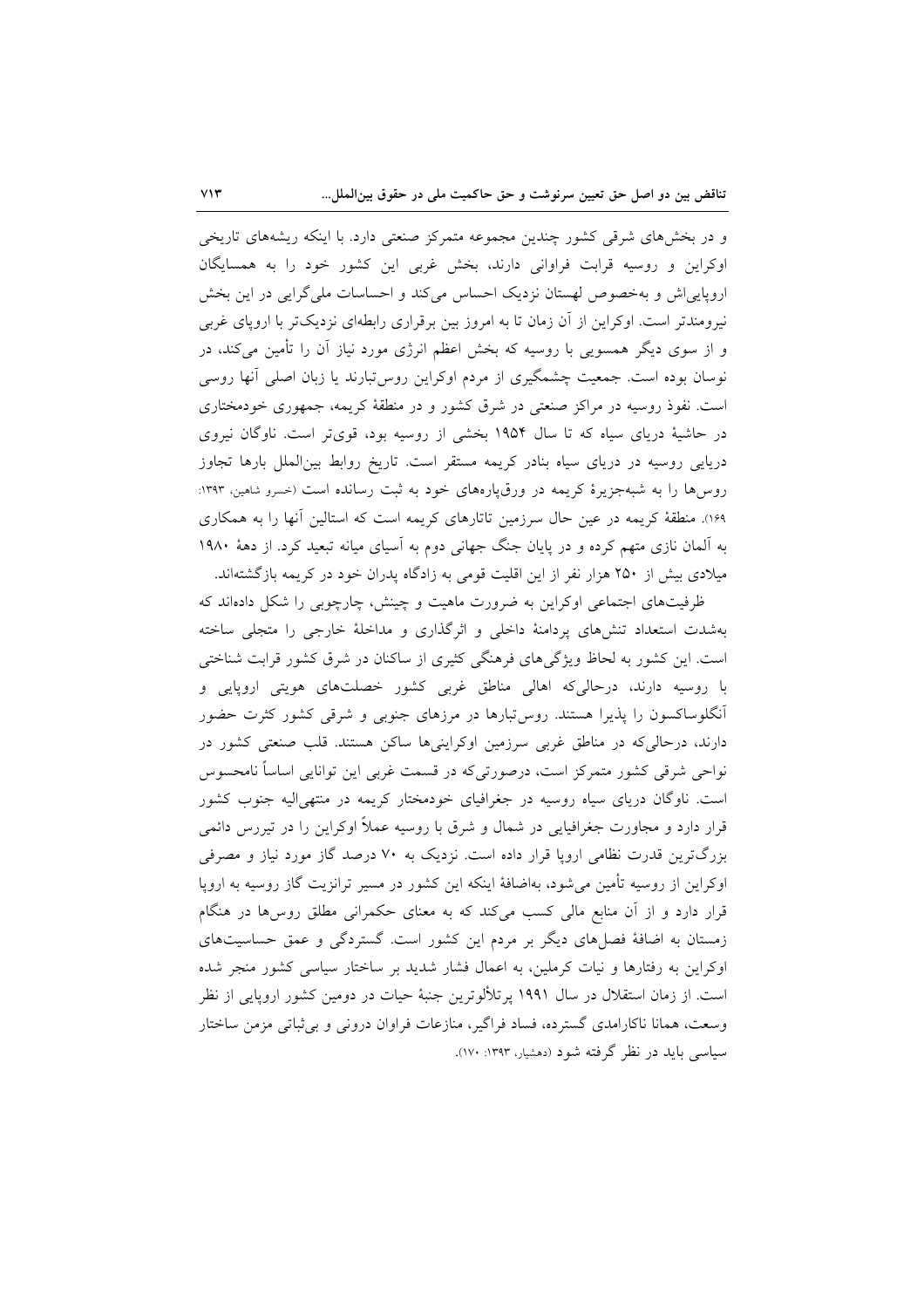در سال ۲۰۰۴، نخستوزیر ویکتور یانوکوویچ برندهٔ انتخابات ریاست جمهوری اعلام شد. این نتایج اعتراض مردم را بههمراه داشت. مسموم شدن ویکتور یوشچنکو رقیب اصلی یانوکوویچ در جریان مبارزات انتخاباتی هم، بر اتش شک و کینهٔ طرفدارانش دمید و موجی از اعتراض و نافرمانی مدنی کشور را فراگرفت. در نهایت پس از حدود سه ماه اعتراض، دادگاه عالی اوکراین انتخابات را باطل کرد و انتخابات مجدد زیر نظر موشکافانهٔ ناظران داخلی و بینالمللی برگزار شد. این بار یوشچنکو با اکثریت شکنندهٔ ۵۲ درصد رئیسجمهور اوکراین شد. این اعتراضات که با استفاده از نمادهای نارنجیرنگ همراه بود، به انقلاب نارنجی اوکراین معروف شد.(فروشاني،١٣٩٣)

یانوکوویچ نیز کاخ ریاست جمهوری را زیر نگاه سنگین دوربینهای رسانهها ترک کرد و رفت تا اپوزیسیون را شکل دهد. او پنج سال بعد دوباره در انتخابات شرکت کرد و این بار پیروز شد. اقدام دولت وی برای تقلب در انتخابات سال ۲۰۰۴ به جنبش اعتراضی گستردهای انجامید که بهسبب رنگ نمادین گروه اصل<sub>ی</sub> مخالف دولت اصطلاحاً «انقلاب نارنجی» نام گرفت. اعتراضات گسترده، شورش رسانههای دولتی علیه حکومت و از هم پاشیدن دولت ائتلافی حاکم، در نهایت به برگزاری مجدد انتخابات با وساطت اتحادیهٔ اروپا منجر شد. یک ائتلاف شكننده از نيروهاى مخالف لئونيد كوچما حول رهبرى ويكتور يوشچنكو، نخستوزير سابق که در انتخابات به مقام ریاست جمهوری رسید، دولت را در دست گرفت. ویکتور یوشچنکو توانست برخی از اصلاحات دموکراتیک را به اجرا بگذارد، ولی بهسبب وجود اختلاف نظر در افکار عمومی کشور و عدم تمایل غرب به تحریک روسیه، اقدامات مربوط به نزدیکی به اتحادیهٔ اروپا و پیمان نظامی ناتو بسیار کند شد. رقابتهای ویکتور یوشچنکو و نخستوزیرش یولیا تیموشنکو به رویارویی شدید بدل شد و دولت تحت ریاست آنها نتوانست با پیامدهای بحران اقتصادی جهانی که از سال ۲۰۰۸ شروع شد، بهخوبی مقابله کند.

ویکتور یانوکوویچ از مخالفان آنها در «انقلاب نارنجی» در انتخابات ریاست جمهوری سال ۲۰۱۰ به پیروزی رسید. او با سرعت سیاست خارجی و اقتصاد کشور را به سمت رابطهای نزدیکتر با روسیه تغییر داد؛ آزادی بیان و مطبوعات را بهشدت محدود کرد و تعدادی از مخالفان خود از جمله پولیا تیموشنکو را پس از محاکماتی که به اعتقاد منتقدان انگیزههای سیاسی داشتند، روانهٔ زندان کرد. دکتر هادی اَجیلی در سمینار بررسی ابعاد بینالمللی و منطقهای بحران اوکراین، بر این باور است که از دلایل این بحران می توان به تفاوت فاحش بین شرق و غرب این کشور اشاره کرد. شرق اغلب روس¢را هستند و منافع اقتصادی و معیشتی ملت این منطقه از اوکراین بیشتر با روسیه گره میخورد و منافع غرب اوکراین بیشتر با اروپا گره خورده است.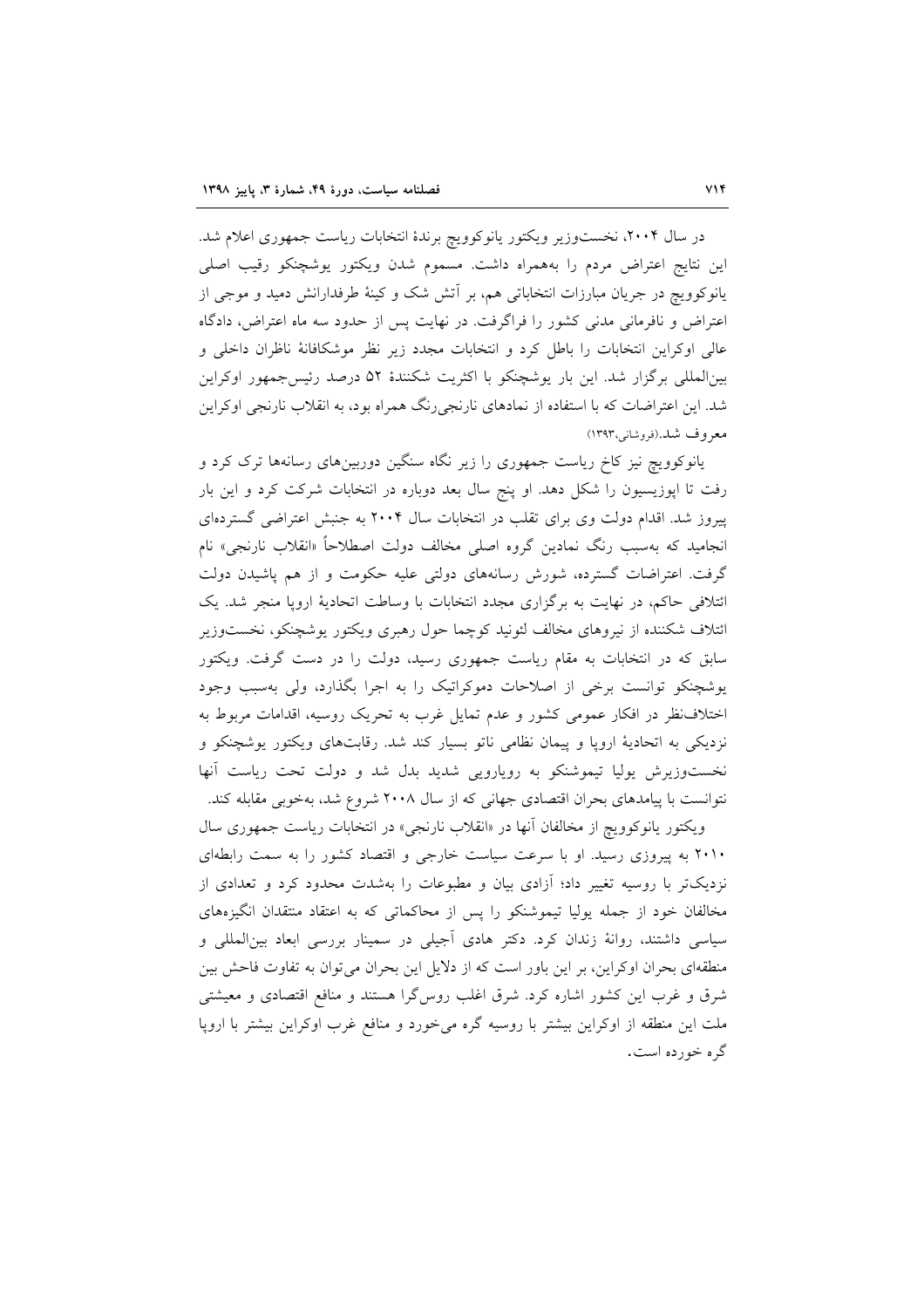این استاد روابط بینالملل به تکثر قومی، نژادی، زبانی و حزبی در اوکراین اشاره کرد و افزود: در اوکراین حزب و جریان غالب وجود ندارد و تکثر حزبی، نژادی و قومی مشهود است، ازاین٫رو جریانی که رأی میٲورد، نشانهٔ طرفداری اکثریت مردم نیست، بلکه ٲرای مبتنی بر این است که با کدام طرف روس یا اتحادیهٔ اروپا هماهنگی صورت گرفته است که می توان به گفتههای دکتر آجیلی در زمینههای پیدایش این بحران اشاره کرد.

در سوم اسفند ۱۳۹۲ پس از اعتراضاتی گسترده، وضعیت داخلی اوکراین دچار بحرانی بزرگ شد و در نتیجه، کاخ ریاستجمهوری توسط معترضان اشغال شد و ویکتور یانوکوویچ، رئیس جمهور طرفدار روسیه فرار کرد و پس از فرار او، پارلمان این کشور دستور آزادی پولیا تیموشنکو را صادر کرد که قبلاً به اتهام فساد مالی زندانی شده بود. خانم تیموشنکو که به هفت سال زندان محکوم شده بود، در فوریهٔ ۲۰۱۴ از زندان آزاد شد.

يس از اين بحران روسيه به بهانهٔ محافظت از روس تباران شبهجزيرهٔ خودمختار كريمه، اين منطقه را اشغال کرد. نیروهای روسی ابتدا به شکل سربازان نقابدار و مسلح، ساختمانهای دولتی و پایگاههای نظامی فرودگاههای این شبهجزیره را تصرف کردند، سپس هفتهزار نیروی نظامی وارد این شبهجزیره شدند و عملاً کنترل آن منطقه را به دست گرفتند. فردای آن روز، تعداد نیروهای روسی به پانزدههزار نفر افزایش یافت. مقامات روسی دلیل این مداخلهٔ نظامی را، حفظ حقوق شهروندان روس(بان شرق اوکراین، بیان میکنند.

در این میان روسیه که فعل و انفعالات سیاسی در اوکراین را تلاشی دیگر برای تشدید محاصرهٔ خود و حضور سیاسی و نظامی غرب در پشت مرزهای خود تلقی میکند، با حمایت از مخالفتها در شرق اوكراين و تشديد ستيز ميان اهالي منطقه و دولت كيف درصدد حفظ منافع ژئواستراتژیک و ژئواکونومیک خود تا حد ممکن است. این رویکرد روسیه در همان روزهای اول پس از برکناری یانکوویچ و با تصرف بحثانگیز شبهجزیرهٔ کریمه نمودی بارز یافت. این بحران به بحران بینالمللی تبدیل شد که فضای دیپلماسی را تحت تأثیر قرار داد؛ از یک طرف اَمریکا و اروپا از معترضان حمایت میکردند و از طرف دیگر، روسیه که منافعش در اوكراين به خطر افتاده بود، درصدد حفظ منافعش بود.

همهپرسی برای جدایی از اوکراین و پیوستن به روسیه در شبهجزیرهٔ کریمه در ۲۵ اسفند ۱۳۹۲ آغاز شد. این در حالی بود که روس تبارها بیش از ۶۰ درصد جمعیت کریمه را تشکیل می دهند! در همهیرسی کریمه از رأیدهندگان سؤال شده بود که مایلاند این جمهوری خودمختار به روسیه ملحق شود یا بازگشت به وضعیت پیش از قانون اساسی سال ۱۹۹۲ اوکراین را ترجیح میدهند. در پی شمارش آرای ریختهشده به صندوقها در همهپرسی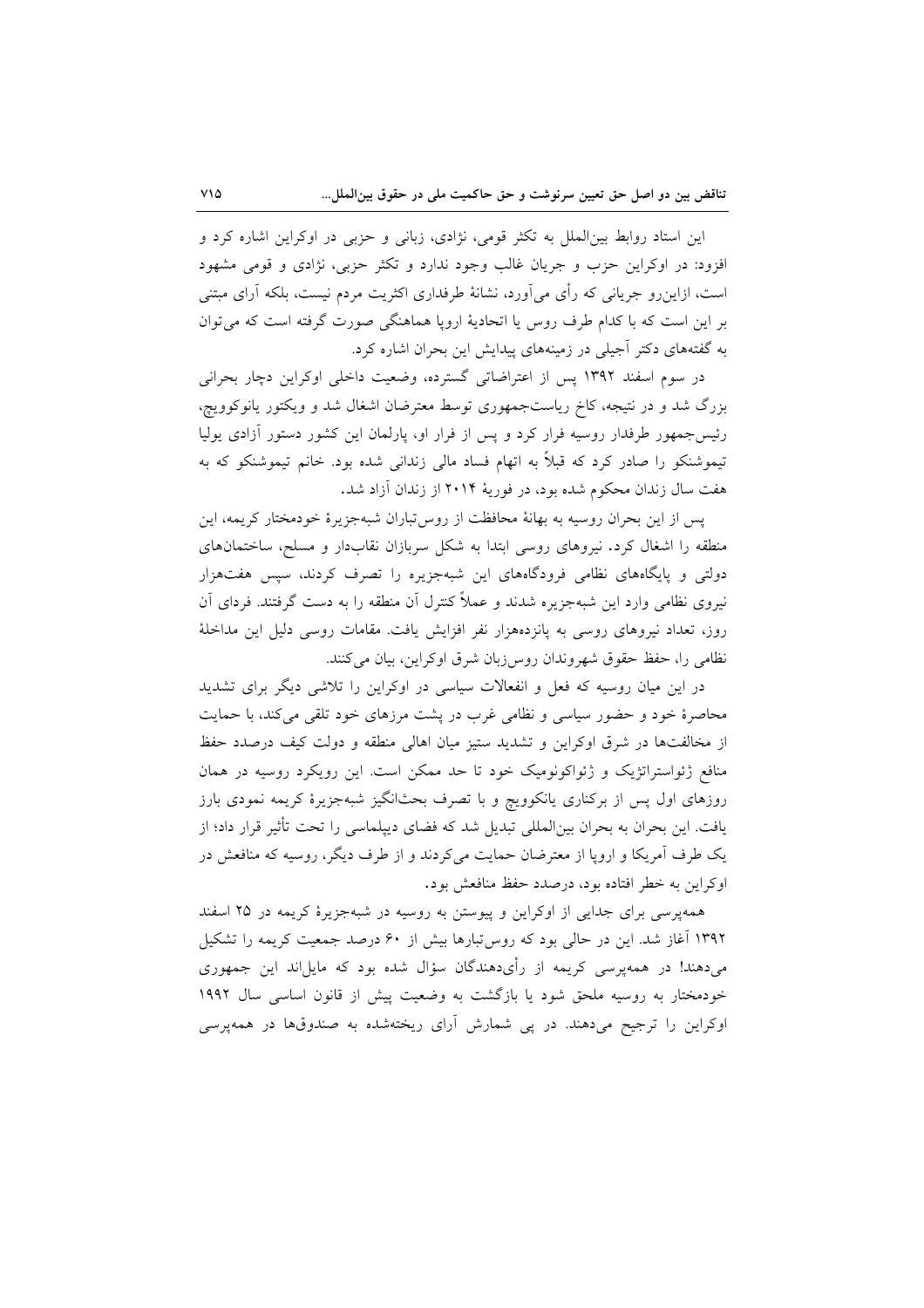بحثانگیز کریمه، مقامهای انتخاباتی میگویند که بیش از ۹۵ درصد رأیدهندگان به نفع پیوستن به روسیه رأی دادهاند (زمانی و نیکویی: ۱۳۹۴).

#### استدلالات حقوقي طرفين

پس از همهپرسی استقلال یا پیوست به روسیه در شبهجزیره کریمه و پیوستن آن به روسیه بسیاری به مشکلات و چالشها و پیامدهای حقوقی این امر توجه کردهاند. همهپرسی در خصوص جدایی کریمه از اوکراین و متعاقباً الحاق به فدراسیون روسیه، نتایجی را رقم زد که از قبل انتظار آن میرفت. اکثریت قاطع و شایان توجه مردم کریمه برخلاف این مسئله که کریمه بهعنوان بخشی از دولت اوکراین باقی بماند، رأی دادند. دقیقاً روز بعد از همهپرسی، شورای عالی ملی کریمه استقلال کریمه را اعلام کرد و از کشورهای دیگر خواست کریمه را بهعنوان کشور برخوردار از حاکمیت مستقل به رسمیت بشناسند؛ در همین زمینه ولادیمیر یوتین، رئیس جمهوری روسیه سند الحاق کریمه به روسیه را امضا کرد و در جلسهٔ مشترک پارلمان روسیه، همهپرسی جدایی شبهجزیرهٔ کریمه از اوکراین را قانونی کرد و با تصمیم اوکراین به اعلام استقلال در زمان فروپاشی اتحاد شوروی شبیه دانست. آقای پوتین روز سهشنبه ۲۷ اسفند (۱۸ مارس) این همهپرسی را اقدامی قانونی و در راستای حق ملتها در تعيين سرنوشت خود دانست.

رئیس جمهور روسیه ولادیمیر پوتین اصرار داشته که نقش کشورش را در تحولات سیاسی اخیر کریمه با ارجاع به اصول حقوق بین|لملل توجیه کند. به ادعای وی همهپرسی ۱۶ مارس ۲۰۱۴، اعلام استقلال كريمه از اوكراين و الحاق رسمي اين شبهجزيره به فدراسيون روسيه، همگی مطابق حقوق بین الملل هستند. مقامات کریمه و روسیه بهویژه با استناد به نظریهٔ مشورتی دیوان بینالمللی دادگستری در خصوص کوزوو درصدد موجه و مشروع جلوه دادن اقدامات خود براساس حقوق بین الملل هستند. شورای عالی کریمه در بیانیهای در ١١ مارس ۲۰۱۴ اعلام کرد که کریمه با عنایت به منشور ملل متحد و کلیهٔ اسناد بینالمللی دیگر در این زمینه عمل کرده و تأیید و تصدیق وضعیت کوزوو از سوی دیوان بینالمللی دادگستری سازمان ملل در ۲۲ ژوئیه ۲۰۱۰ را مطمح نظر قرار میدهد.

در مقابل خود کشور اوکراین، اتحادیهٔ اروپا، ایالات متحده و تعدادی از کشورهای دیگر اما أن را در تعارض با حقوق بين|لملل مىدانند. با توجه به اينكه حقوق بين|لملل بهطور اصولی هر نوع اقدامی را که تمامیت ارضی یک کشور را مورد تعرض قرار دهد، رد میکند و این حق را تنها در دو وضعیت به رسمیت شناخته است (اعلام استقلال مستعمرات از استعمارگران و جدایی خواهی مردمانی که در یک کشور تحت ستم قرار گرفتهاند). در منشور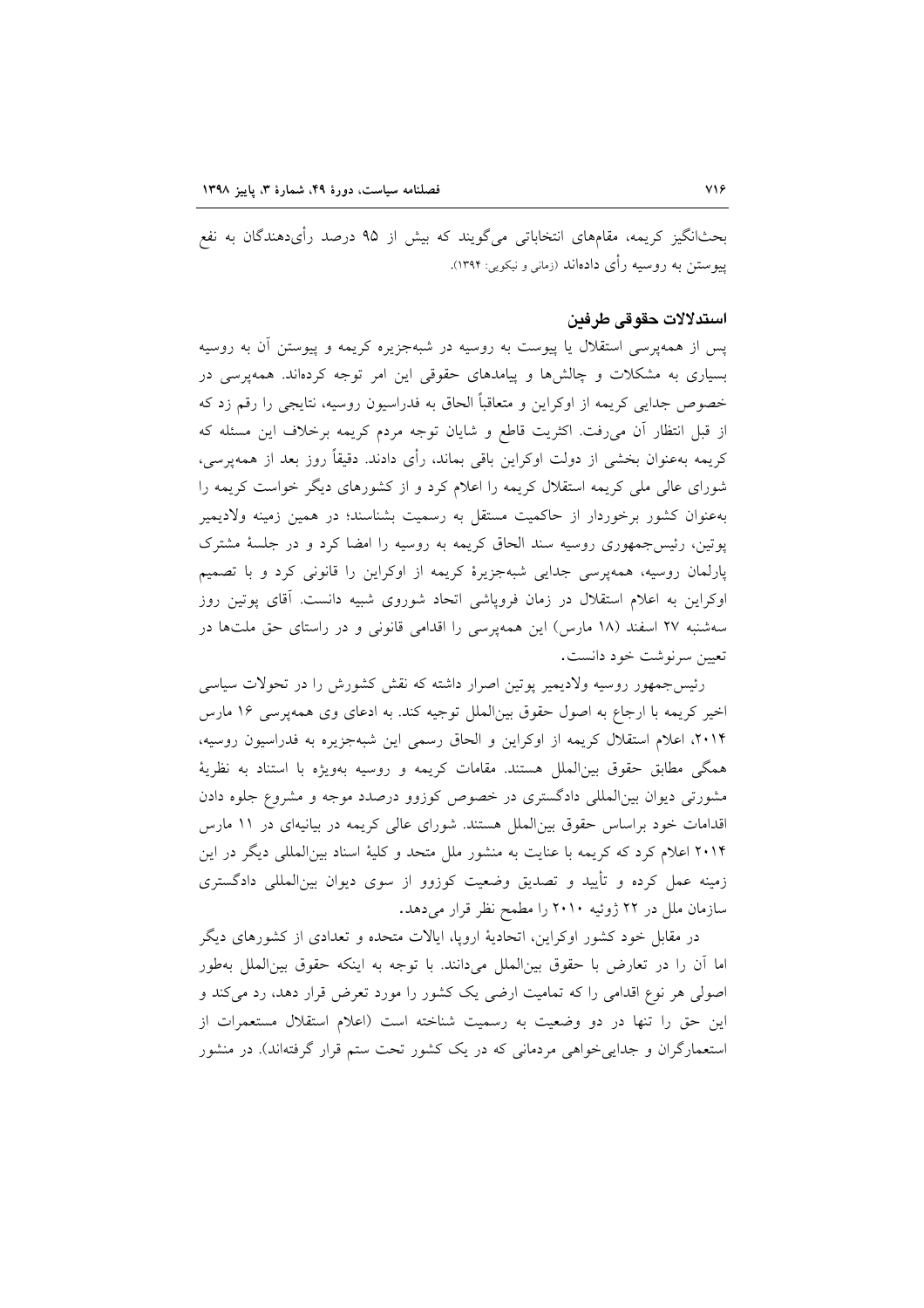ملل متحد مادهای که از این استدلال کریمه و روسیه دفاع کند، وجود ندارد. مورد کریمه منطبق با هیچکدام از دو اصل مذکور نیست، نه مستعمرهٔ اوکراین بوده و نه مردمش تحت ستم و شرايط غيرانساني تحميل شده از سوى حكومت قرار گرفتهاند (اردلان ١٣٩٣).

پیش نویس قطعنامه که توسط آمریکا و با پشتیبانی کشورهای غربی در شورای امنیت مطرح شد، رفراندوم پیوستن کریمه به روسیه را محکوم میکرد که این قطعنامه از طرف روسیه وتو شد. مجمع عمومی سازمان ملل نیز همهپرسی کریمه در ۷ فروردین ۱۳۹۳ را برای الحاق این شبهجزیره به روسیه غیرقانونی خواند و حمایت خود را از تمامیت ارضی اوکراین اعلام کرد. به این قطعنامهٔ غیرالزامآور یکصد کشور رأی مثبت دادند و فقط یازده کشور با آن مخالفت کردند. در میان کشورهایی که رأی منفی دادند، از روسیهٔ سفید، بولیوی، کوبا، کرهٔ شمالی، نیکاراگوئه، سودان، سوریه، ونزوئلا و زیمبابوه باید نام برد. پنجاهوهشت کشور هم به آن رأی ممتنع دادند.

أنها استدلال میکنند که این اعلامیه بدون حمایت نیروهای نظامی روسی از اقدامات جدایی طلبانهٔ کریمه غیرممکن بود. تنها این واقعیت که نیروهای اوکراینی در کریمه از قدرت پیشروی بیشتری برخوردار نبودند و اینکه زیرساختهای عمومی به دست نیروهای طرفدار روسیه افتاده بود، برگزاری رفراندوم را تحقق بخشیدند، رفراندومی که اعلامیهٔ استقلال بر پایهٔ آن شکل گرفت. بنابراین، بهسختی می توان ادعا کرد که این اعلامیه به استفاده از زور متکی نیست. براساس معیارهایی که در رأی مشورتی دیوان تبیین شد، چنانچه آن استفاده از زور غيرقانوني باشد، اعلامية استقلال هم بهتبع أن غيرقانوني خواهد بود.

این موضوع که آیا گروهی از مردم که بهسبب تعلقات زبانی، نژادی یا قومی از بقیهٔ ساکنان یک کشور متمایزند، حق جدا شدن از أن کشور را دارند یا نه، موضوعی بحثبرانگیز در حقوق بین الملل است. این امر در لوایحی که ۳۵ کشور از مناطق مختلف جهان همان طورکه شرح داده شد در جریان رسیدگی دیوان دادگستری لاهه به موضوع اعلام استقلال کوزوو از یوگسلاوی سابق (صربستان) تقدیم داشتند، بهخوبی آشکار شد. دیوان بنا به درخواست مجمع عمومی سازمان ملل متحد رأی مشورتی خود را دربارهٔ انطباق اعلام استقلال کوزوو با حقوق بینالملل در ژوئیهٔ ۲۰۱۰ صادر کرد.

لوایح کشورهای مزبور و نظریات پارهای از قضات دیوان لاهه نشان میدهد که وقتی تصمیم استقلال با هماهنگی کشور مادر صورت بگیرد، مغایرتی با حقوق بین|لملل ندارد. دو مثال این امر همه پرسی های استان کبک در کانادا در دهههای ۱۹۸۰ و ۱۹۹۰ و همه پرسی پیش روی اسکاتلند برای جدایی از بریتانیا در سپتامبر امسال است. با این حال، بیشتر اعلامیههای استقلال بهدلیل اینکه یکجانبه و در تعارض با حاکمیت و تمامیت ارضی کشور مادر بودهاند، از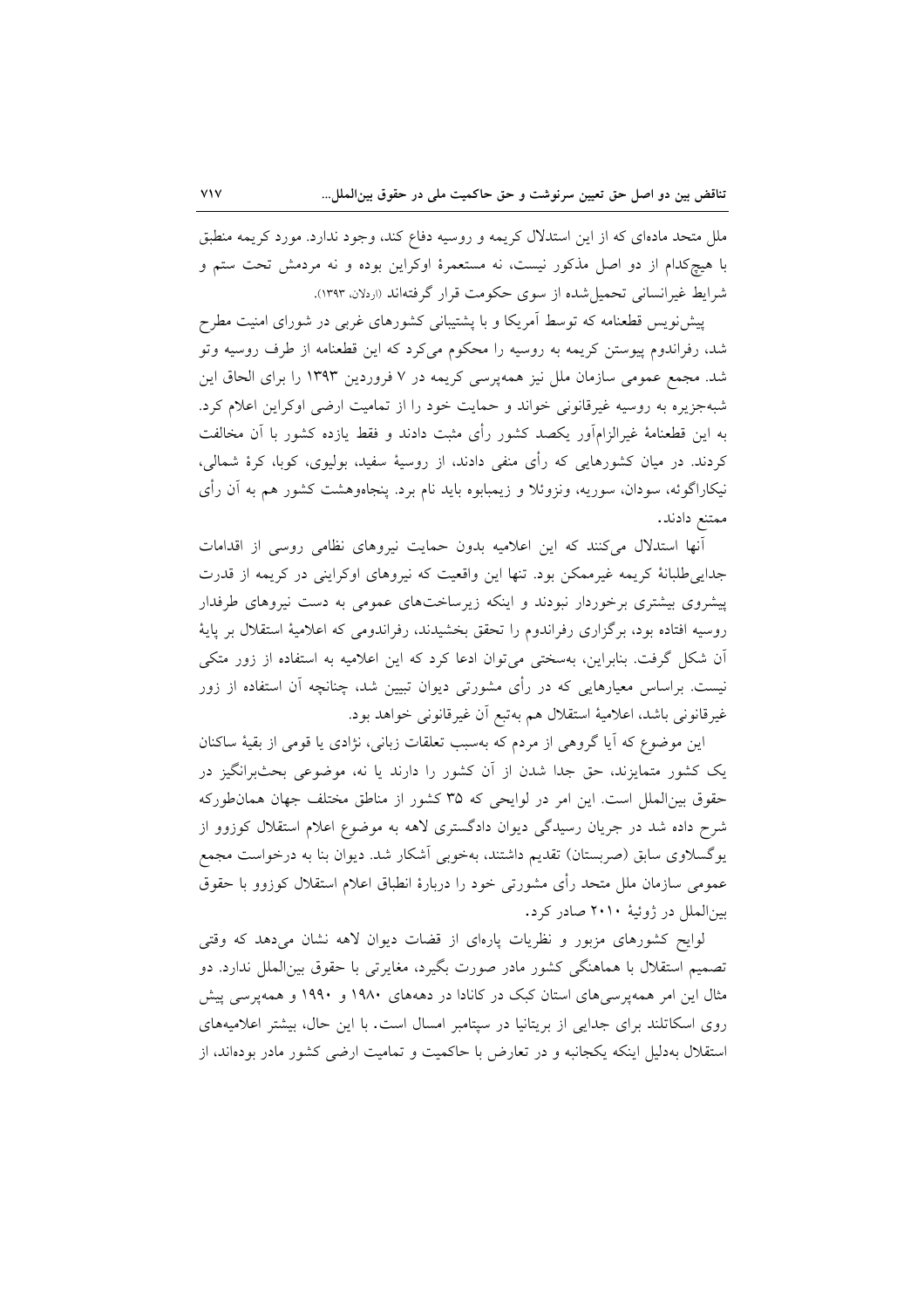سوی کشورهای دیگر غیرقانونی و مردود شناخته شدهاند. اعلام استقلال قبرس شمالی در ۱۹۸۳ و جمهوری سرپسکا در یوگسلاوی سابق در ۱۹۹۲ دو مثال آن هستند. در بحثهای عمومی در خصوص کریمه، پوتین و سایر سیاستمداران و دیپلماتهای بلندپایهٔ روسیه دلایل حقوقی خود را براساس رجوع به موارد مشابه قبلی قرار دادهاند.

مورد استقلال کوزوو از یوگسلاوی سابق بهطور اخص ذکر شده است. مورد دیگر اعلامیههای استقلال اوستیای جنوبی و آبخازیا در سال ۲۰۰۸ است. حملهٔ نظامی روسیه به گرجستان در آن سال بیتردید در صدور این اعلامیهها نقش اساسی داشت. تحولات سیاسی اخیر کریمه با موارد ذکرشده متفاوتاند. در کوزوو، آلبانی تبارها براساس اطلاعات تأییدشده طی مدتی طولانی مورد ظلم و تبعیض دولت یوگسلاوی سابق بودند. در مورد اوستیای جنوبی و اّبخازیا، حملهٔ نظامی روسیه در پاسخ حملهٔ نظامی اولیهٔ گرجستان به بومی۵ای روسی در اَن دو جمهوری خودمختار بود. شایان ذکر است که این دو جمهوری خودمختار از زمان سقوط اتحاد جماهیر شوروی در ۱۹۹۲ به وضعیت خود به عنوان جزئی از گرجستان اعتراض جدی داشتند. برعکس، روس۵ای کریمه علاقهای به جدایی از اوکراین ابراز نکرده بودند. ظلمی که احتمالاً دولت اوکراین در مورد آنها اعمال داشت، بیش از ظلمی که بقیهٔ مردم اوکراین از دولت خود دیدهاند، نبوده است. اگرچه حقوق بینالملل پاسخی ساده و مقبول همه به این سؤال که چه زمانی یک گروه زبانی، نژادی یا قومی در یک کشور می تواند بهصورت یکجانبه و قانونی اعلام استقلال کند ندارد، بی تردید دلایل حقوقی پوتین دربارهٔ اعلام استقلال کریمه و الحاقش به روسيه استحكام چندانى ندارد (محمودى، ١٣٩٣). با توجه به بررسى روية دولتها بهویژه لوایحی که دولتها در سال ۲۰۰۹ به دیوان بینالملل در قضیهٔ رأی مشورتی کوزوو تقدیم کردند و سه رهیافتی که در بالا بهطور خلاصه اشاره شد، چگونه میتوان جدایی کریمه را از اوکراین و الحاق آن به روسیه را تبیین کرد؟ و جدایی یکجانبهٔ کریمه از نظر حقوق بینالملل چه جایگاهی دارد؟ برای تحقیق و تشریح جدایی کریمه از اوکراین بهطور خلاصه به رأى مشورتى ديوان بين|لمللي دادگسترى در قضيهٔ كوزوو مىپردازيم.

# رأی مشورتی دیوان بینالمللی دادگستری در قضیهٔ کوزوو

در ابتدا دیوان به وجود اختلاف ظر شدید دولتها در این خصوص اشاره کرد که آیا گروههای ملی و قومی از حق جدا شدن یکجانبه در وضعیتهای غیراستعماری برخوردارند یا خیر؟ در این خصوص که آیا حق تعیین سرنوشت، خارج از زمینهٔ سرزمینهای غیرخودمختار و مردمان تحت اشغال بیگانگان، به بخشی از جمعیت دولتهای کنونی، حق جدا شدن از آن دولت را می دهد یا خیر، شرکتکنندگان در رسیدگی های مربوط به این قضیه، دیدگاههای کاملاً متضاد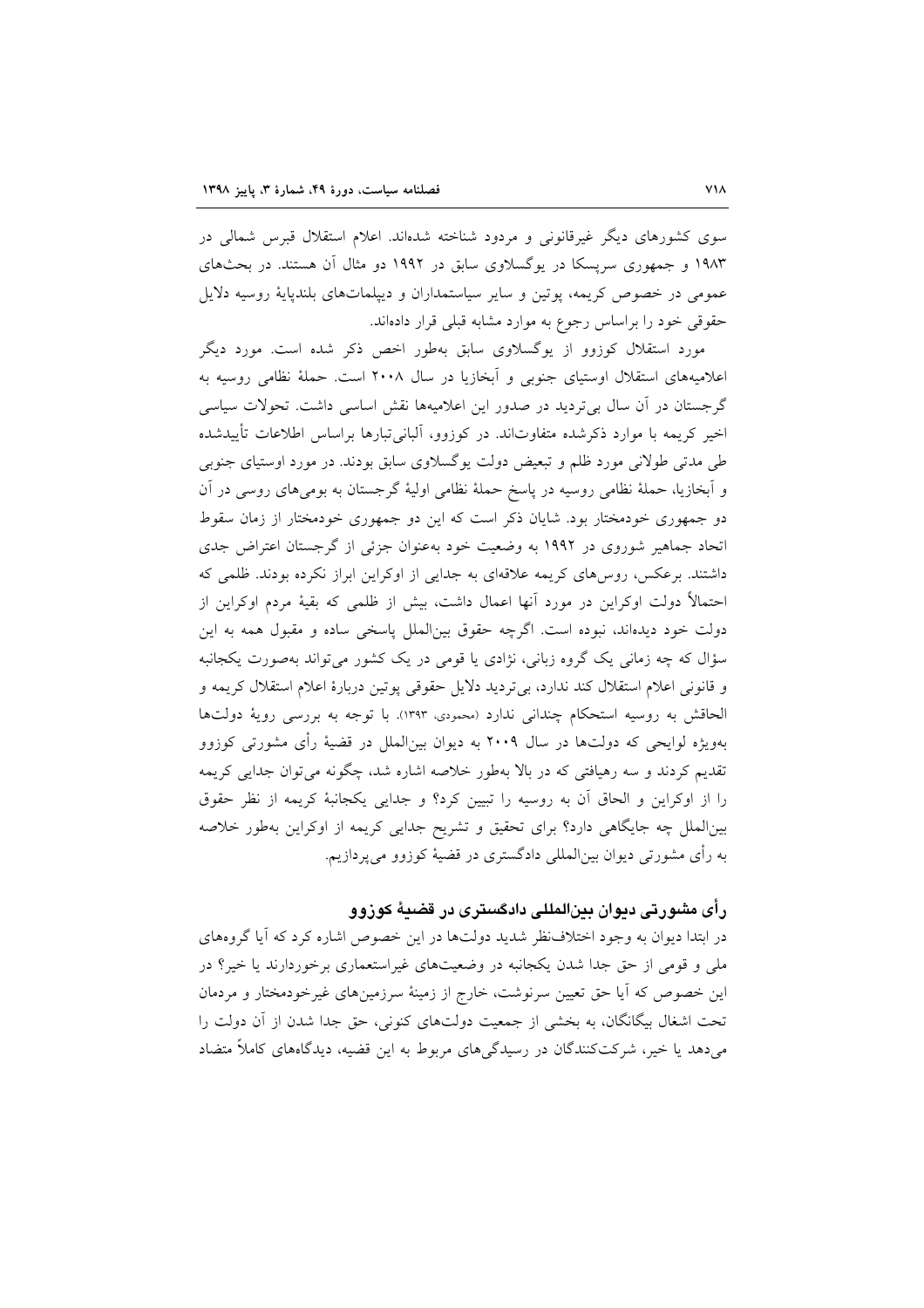و متفاوتی داشته و هر یک موضع خاص خود را در این موضوع داشتند. همچنین در این مورد كه آيا در حقوق بين(لملل حق «جدابي چارهساز» وجود دارد يا خير و اگر اين حق وجود دارد با چه شرايطي پديدار خواهد شد، اختلاف ظرهاي مشابهي وجود داشت.

دیوان بهطور کلی معتقد است که پرسش طرحشده از سوی مجمع عمومی سازمان ملل متحد در خصوص آثار حقوقی اعلامیه یا کسب وضعیت دولت از جانب کوزوو نیز آثار حقوقی شناسایی کوزوو از سوی دیگر دول، سخنی به میان نمی آورد (میرعباسی و میرکلائی، ۱۳۹۱:  $(149)$ 

با مطالعه و بررسی رأی مشورتی و آرای جداگانه و مخالف قضات می توان به وجود سه رهیافت کلی در این زمینه اشاره کرد که در ذیل برخی از این رهیافتها نیز نظریاتی متفاوت وجود دارد که هر یک از سه رهیافت کلی را در گفتاری مجزا بررسی میکنیم.

## ممنوعيت مطلق جدابيطليي

تنها یکی از قضات دیوان با رهیافت مذکور همراه بود. در واقع از بین چهار قاضی که با بخش اجرايي رأى مشورتي (عدم مغايرت بيانيهٔ استقلال کوزوو با مقررات حقوق بين|لملل) مخالف بودند، تنها قاضی کوروما بهصراحت از رهیافت ممنوعیت مطلق جدایی طلبی در زمینهٔ غیراستعمارزدایی حمایت کرد. وی در نظریهٔ جداگانهٔ خود نوشت: حقوق بینالملل به گروههای قومی، زبانی یا مذهبی حق جدا شدن از سرزمین یک دولت را که بخشی از آن دولت هستند، بدون رضایت آن کشور و به صرف تقاضای آن گروه نمیدهد. پذیرش هر نتیجهای غیر از این و دادن اجازه به گروههای قومی، زبانی یا مذهبی به اعلام استقلال و جدایی از سرزمین دولت مادر، خارج از زمینهٔ استعمارزدایی رویهای بسیار خطرناک ایجاد میکند. رأی دیوان بهعنوان راهنما و دستورالعملی برای گروههای تجزیهطلبی در سراسر جهان درخواهد اَمد و ثبات حقوق بین|لملل را بهشدت به خطر خواهد انداخت ْ.

همانطور که اشاره شد، تئوری ممنوعیت کامل جدایی یکجانبه معتقد است که مقررات حقوق بینالملل معاصر به هیچ توجیه و بهانهای به قسمتی از سرزمین یک دولت اجازه نمیدهد که بدون رضایت دولت مادر جدا شود و اعلام استقلال کند. از جمله اصل تمامیت ارضی حتی در موارد نقض شدید مقررات حقوق بشر تعرضiپذیر باقی میماند. به اعتقاد این دسته از دولتها، حقوق بینالملل در خصوص مسئلهٔ تشکیل دولت حاوی حکم است و تشکیل دولتها در حقوق بینالملل، موضوع حقوقی نیز است. در مواردی تشکیل دولت بهمثابهٔ حق جلوهگر میشود؛ آنجا که سرزمینی مستعمره بهدنبال استقلال است. در مورد

<sup>1.</sup> Dissenting Opinion of Judge.koroma, para. 4.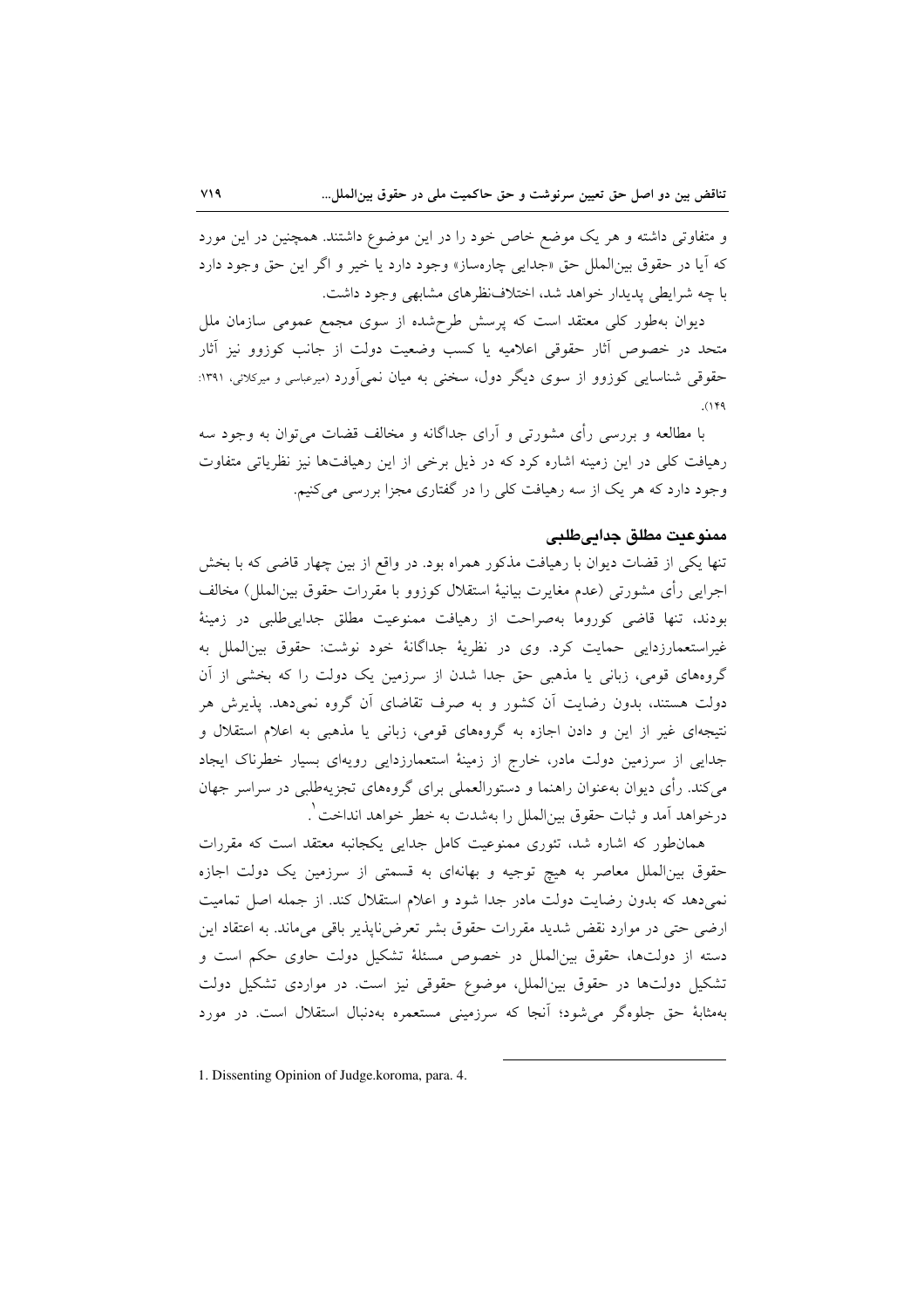اوکراین باید گفت کریمه بدون رضایت حکومت مرکزی تصمیم به جدایی گرفته است که با توجه به این تئوری در تناقض آشکار با حقوق بین|لملل و حاکمیت داخلی است و تصمیم روسیه در مورد الحاق کریمه که جزئی از کشور مستقل اوکراین است، بدون رضایت آن کشور نقض آشکار حقوق بینالملل است. آنچه معمولاً در تعیین قانونی بودن یک الحاق نقش اساسی دارد، رضایت کشور مادر است و نه خواستهٔ سیاسی مردم منطقهٔ الحاق شده.

#### حق جدایی چارەساز

همانگونه که گفته شد، این تئوری بر این ادعا استوار است که در نظام حقوق بین|لملل معاصر، حق تعیین سرنوشت در زمینهٔ غیراستعمارزدایی اصولاً باید در جنبهٔ داخلی آن اعمال شود و تمامی گروههای مختلف قومی، مذهبی و زبانی ساکن در یک سرزمین حق دارند بهصورت برابر در ادارهٔ امور عمومی اَن کشور شرکت کرده و حق تعیین سرنوشت خود را در چارچوب همان واحد سیاسی اعمال کنند. اما گروههای مذکور حق جدا شدن یکجانبه از کشور مادر را ندارند و حقوق بین|لملل اصولاً از تمامیت ارضی دولتها حمایت میکند. با وجود این، اگر دولتی از اعمال حق تعیین سرنوشت داخلی گروههای اقلیت ممانعت بهعمل آورد و بهصورت سیستماتیک علیه آنان تبعیض روا دارد و در ادارهٔ امور کشور از مشارکت آنان جلوگیری بهعمل آورد و بهویژه اگر اقدام به تعقیب، آزار و اذیت و کشتارجمعی آنان کند. نظام حقوق بین الملل از حاکمیت و تمامیت ارضی چنین دولتی حمایت نمی کند و برای گروههای تحت ستم، حق جدا شدن از کشور مادر پدیدار میشود.

در رأی مشورتی کوزوو، قاضی ترینیداد و قاضی یوسف بهصراحت از وجود تئوری جدایی چارهساز در حقوق بین الملل حمایت کردند. با وجود این، هر کدام از این قضات با رویکردی متفاوت از این تئوری حمایت کردند و در نتیجه هر کدام جداگانه نظریهٔ جداگانهای صادر كردند. قاضي يوسف معتقد است كه حقوق بين|لملل از تجزيهٔ دولتهاي حاضر حمايت نمی کند و به حفظ ثبات داخلی کشورها و حفاظت از آنها در برابر مداخله و تجاوز خارجی توجه دارد، اما در عین حال با توسعهٔ هنجارهای حقوق بشری، بر حفظ این حقوق و تأمین رفاه مردم بهویژه حمایت از افراد در برابر ارتکاب جنایت و در معرض تبعیض قرار گرفتن نیز اهمیت میدهد و بر این اساس تعهداتی برای دولتها در برابر مردم ایجاد شده است که حق تعیین سرنوشت بهویژه در مفهوم پسااستعماری یکی از آن حقوق است. در خصوص این تئوری نیز اطلاعات عمومی موجود در مورد جمعیت روسی تبار کریمه حاکی از آن است که این جمعیت از سوی دولت اوکراین مورد تعرض و تبعیض گسترده نبودهاند. برعکس، در حیات سیاسی جمهوری خودمختار کریمه نقشی فعال و مؤثر داشتهاند. ظاهراً علت اصلی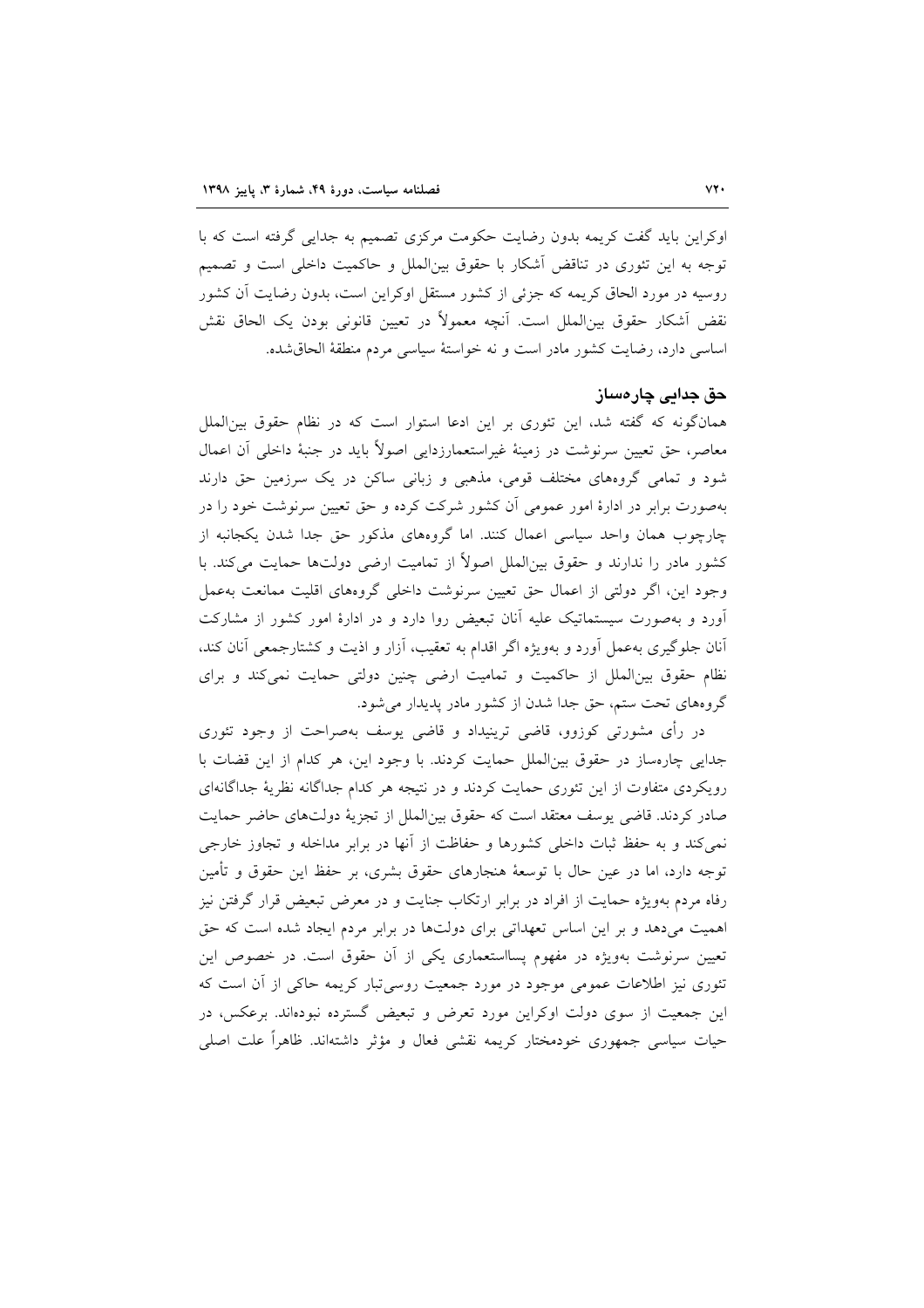صدور اعلاميهٔ استقلال، تمايل سياسي أنها به الحاق به روسيه بوده است. چنين دليلي اغلب برای جدایی قانونی از کشور مادر کافی نیست. از جملهٔ این موارد زمانی است که گروهی از مردم بهدلیل تعلق زبانی، نژادی و قومی بهطور پیوسته از شرکت در حیات سیاسی کشور محروم شده و مورد تبعیض یا نقض آشکار و گستردهٔ حقوق بشر واقع شده باشند. این ضابطه مي تواند گاهي و با در نظر گرفتن همهٔ مقتضيات حقوقي، در تعيين انطباق يک اعلاميهٔ استقلال با حقوق بين|لملل راهگشا باشد. ظاهراً علت اصلي صدور اعلاميهٔ استقلال، تمايل سياسي آنها به الحاق به روسیه بوده است.

# سکوت حقوق بینالملل در زمینهٔ غیراستعماری

هرچند دیوان بین|لمللی دادگستری در رأی مشورتی بهصراحت اعلام داشت که بررسی معنا و حدود حق تعیین سرنوشت در این قضیه به سؤال مطرح شده ارتباطی ندارد و دیوان وارد این موضوع متنازعفیه نمی شود، خواسته یا ناخواسته در چند بند به بیان نکاتی پرداخت که ارتباطی مستقیم با موضوع جدایی طلبی و استقلال خواهی (حق تعیین سرنوشت) در زمینههای غیراستعماری دارد. شایان ذکر است که شاکلهٔ اصلی بندهای غیراجرایی رأی و دلایل مبتنی بر أن توسط پنج نفر از قضات نگارش شده بود. دیوان در رأی مشورتی مدعی است که رویهٔ کلی دولتها نشان میدهد که صدور بیانیههای متعدد استقلال در خلال قرون هجدهم، نوزدهم و اوایل قرن بیستم که در پارهای موارد به تشکیل کشور انجامیده و اغلب با مخالفت مصرانه دولت مادر روبهرو بوده است، از سوى ديگر دولتها مغاير حقوق بين|لملل شناخته نشده است و در دوران مزبور، رویهٔ دولتها بهروشنی نشان میدهد که در حقوق بین الملل قاعدهای وجود نداشته است که صدور بیانیه استقلال را ممنوع بداند ADVISORY) .(OPINION.PARA.79

در واقع پنج نفر از قضات (اودا، الخصاونه، برگنتال، أبراهام و گرين وود) كه دلايل و مستندات اصلی رأی توسط آنان نگارش شده است، از این رهیافت حمایت کردند که در نظام حقوق بین الملل، حکمی در خصوص ممنوعیت بیانیهٔ استقلال در وضعیتهای غیراستعماری وجود ندارد، ازاین رو چون جدایی یکجانبه ممنوع اعلام نشده است، بنابراین مجاز خواهد بود. بهعبارت دیگر، دیوان با اعلام اینکه اصل تمامیت ارضی به روابط میان دولتها محدود میشود، از رهیافتی پیروی کرد که به موجب آن، گروههای جدایی طلب تعهدی به حفظ تمامیت ارضی دولت متبوع خود ندارند و نظر به اینکه تلاش آنان برای جدایی، ناقض مقررات حقوق بینالملل از جمله حفظ حاکمیت و تمامیت ارضی آن دولت نبوده و در نتیجه ممنوع نیست، ازاین رو اقدام آنان مجاز خواهد بود. این مورد می تواند در مورد کریمه هم صدق کند.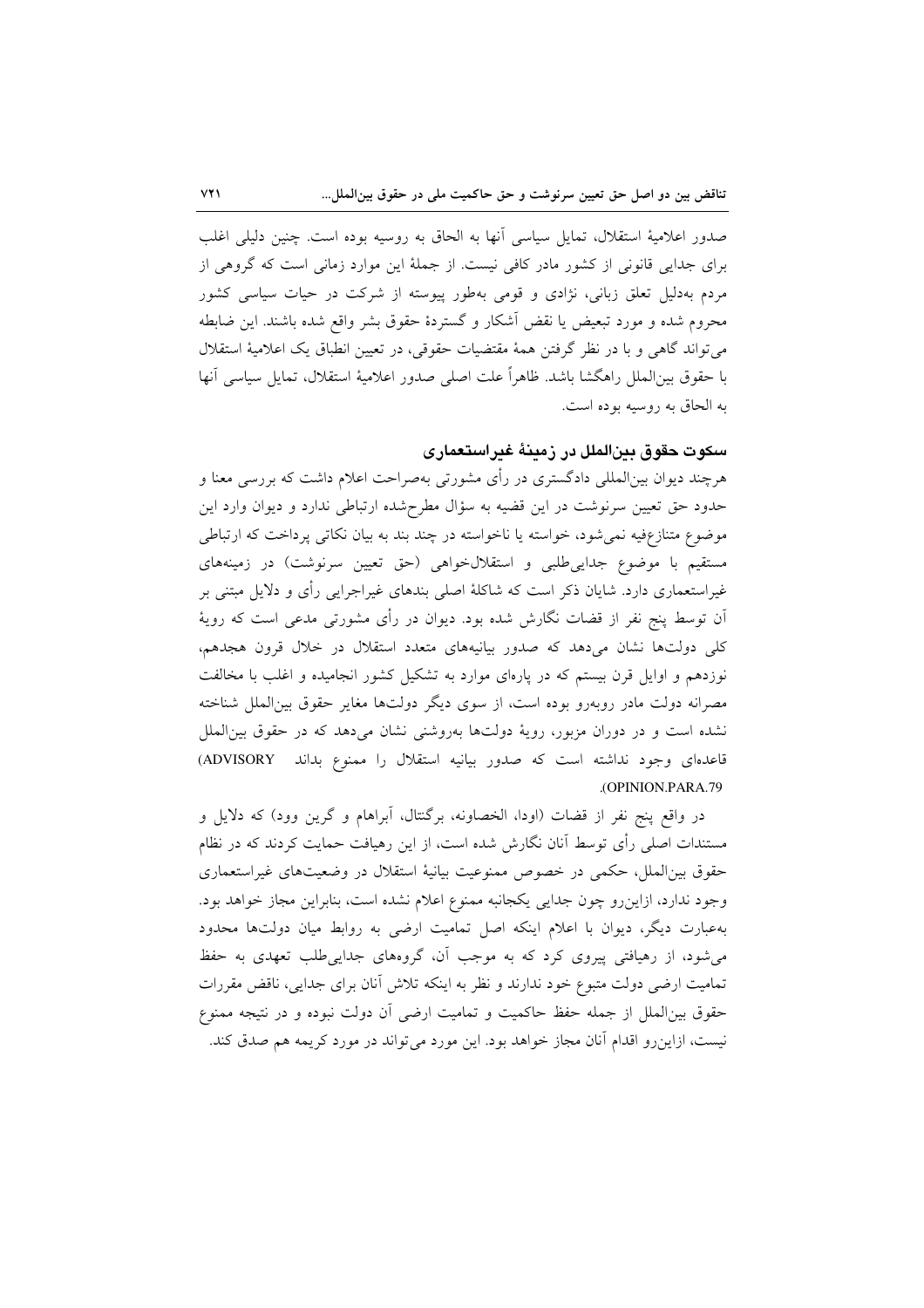بهرغم احترام به حق حاكميت ملي كشورها در سازمان ملل متحد با گذشت زمان و تحولات رخداده در عرصهٔ جهانی که توجه به حقوق بشر را افزایش داده است، سازمان ملل متحد و حقوق بین(لملل برای رعایت حقوق بشر توسط کشورها طی قطعنامهها و اعلامیهها به جنبههایی از حق حاکمیت ملی کشورها پرداختهاند تا بدینوسیله صلح و امنیت جهانی را حفظ كنند.

با توجه به تئوریهای اشارهشده در متن با توجه به تئوری ممنوعیت کامل جدایی یکجانبه در مورد اوکراین باید گفت کریمه بدون رضایت حکومت مرکزی تصمیم به جدایی گرفته است که با توجه به این تئوری در تناقض آشکار با حقوق بینالملل و حاکمیت داخلی است.

از طرف دیگر، گروه دیگری از دولتها بر این اعتقاد بودند که در حقوق بین|لملل حکمی در مورد جدایی طلبی وجود ندارد یا بهعبارت دقیقتر، حکمی در خصوص ممنوعیت جدایی موفق در نظام حقوق بين|لملل ديده نمي شود و ازاين رو بايد آن را مجاز تلقى كرد.

به موجب نظريۀ ديگري، اگر حکومت کشوري، حق موجوديت فيزيکي يا ديگر حقوق بنیادین گروههای اقلیت ملی، قومی و زبانی را انکار کند و آنها را از مشارکت مؤثر در ادارهٔ امور کشور محروم سازد و بهصورت سیستماتیک علیه آنان، تبعیض روا دارد، در این صورت حق جدایی از آن کشور و تشکیل دولت مستقل برای گروه تحت ستم فراهم خواهد شد. در خصوص این تئوری نیز اطلاعات عمومی موجود در مورد جمعیت روسی تبار کریمه حاکی از آن است که این جمعیت از سوی دولت اوکراین مورد تعرض و تبعیض گسترده نبودهاند. برعکس، در حیات سیاسی جمهوری خودمختار کریمه نقشی فعال و مؤثر داشتهاند.

ظاهراً علت اصلی صدور اعلامیهٔ استقلال، تمایل سیاسی آنها به الحاق به روسیه بوده است. باید گفت چنین دلیلی اغلب برای جدایی قانونی از کشور مادر کافی نیست. از جملهٔ این موارد زمانی است که گروهی از مردم بهدلیل تعلق زبانی، نژادی و قومی بهطور پیوسته از شرکت در حیات سیاسی کشور محروم شده و مورد تبعیض یا نقض آشکار و گستردهٔ حقوق بشر واقع شده باشند. این ضابطه میتواند گاهی و با در نظر گرفتن همهٔ مقتضیات حقوقی، در تعيين انطباق يک اعلاميهٔ استقلال با حقوق بين|لملل راهگشا باشد. ظاهراً علت اصلي صدور اعلاميهٔ استقلال، تمايل سياسي آنها به الحاق به روسيه بوده است.

در واقع، همانگونه که از رأى اخير مشورتي ديوان بينالمللي دادگستري در قضيهٔ جدايي يكجانبه كوزوو مى توان استنباط كرد، نظام حقوق بين الملل در خصوص جدايي يكجانبه، موضعی بی طرفانه دارد که در این مورد سکوت حقوق بین الملل دیده می شود. چون از نظر دیوان بینالمللی دادگستری «حدود اصل تمامیت ارضی به قلمرو دولتها محدود می شود»

نتبجه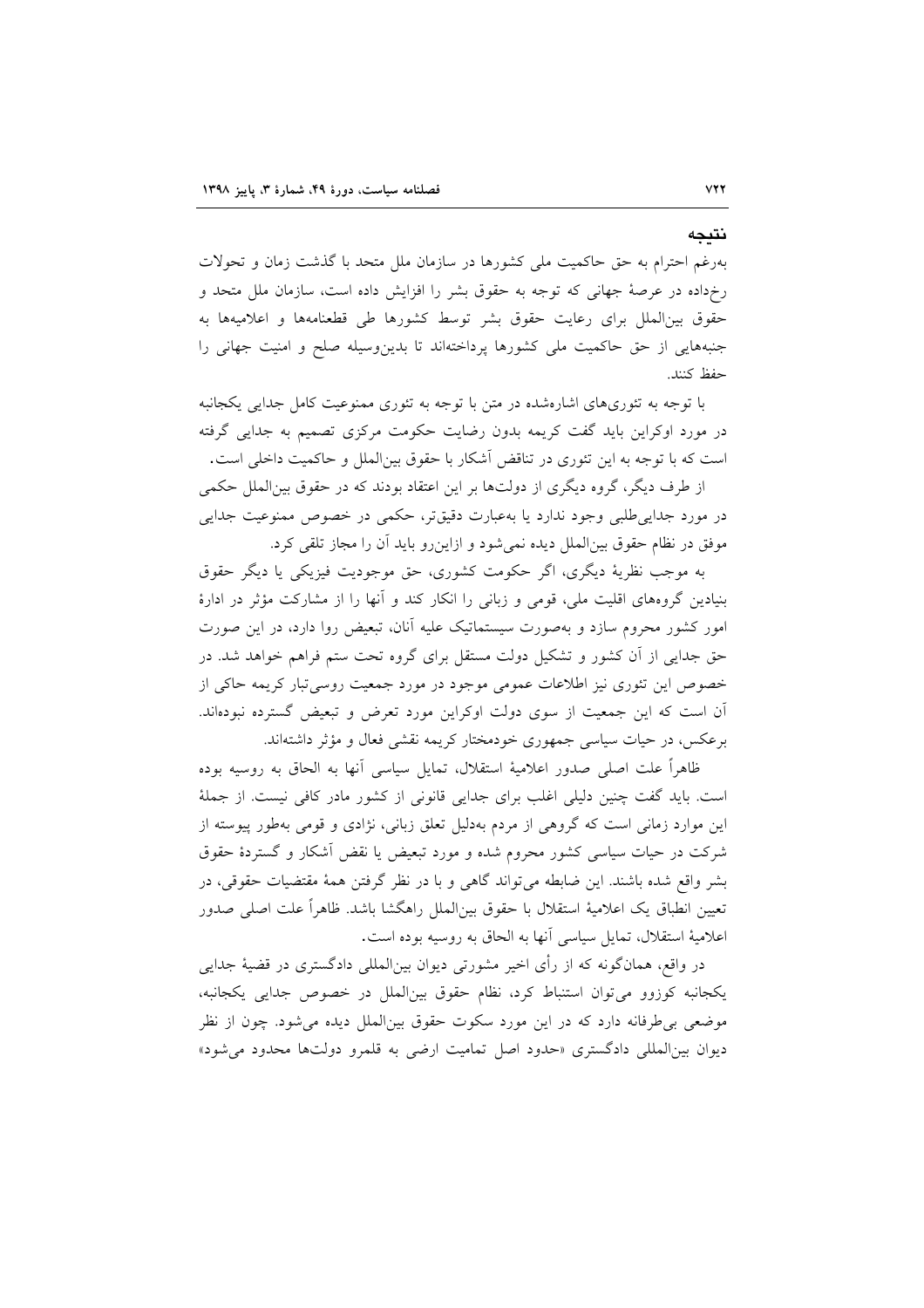(advisory opinion, para80)، در واقع، دیوان، تلاش برای جدایی را اگر بدون مداخلهٔ خارجی انجام گيرد، مغاير مقررات حقوق بين(لملل ندانسته است. اما در مورد بحران اوكراين قضيه فرق می کند، چون روسیه به بهانهٔ محافظت از روس تباران شبهجزیرهٔ کریمه، این منطقه را اشغال کرد و پس از اشغال همه پرسی برگزار شد. الحاق قسمتی از یک کشور به کشور دیگر که می توان الحاق کریمه به خاک روسیه را با توجه به تئوریهای بررسی شده دراین چارچوب ديد، در تناقض آشكار با حقوق بين|لملل است.

# منابع و مآخذ

#### الف) فارسى

- ١. اسعد، اردلان (١٣٩٣). گفتوگو در مورد ييامدهاي حقوقي پيوستن كريمه به روسيه، مركز بينالمللي مطالعات صلح. http://peace-ipsc.org
	- ۲. بیات، معصومه (۱۳۹۶)،رساله بحران اوکراین از منظر حقوق بین الملل، دانشگاه پیام نور مرکز تهران
- ۳. جمعی از نویسندگان (۱۳۹۱). حق تعیین سرنوست در دولتهای چندقومیتی، مرکز تحقیقات استراتژیک حزب دموكرات كردستان ايران.
- ۴. خسرو شاهین، هادی (۱۳۹۳). ماهنامهٔ خبری تحلیلی در زمینهٔ علوم اجتماعی و علوم انسانی، سال پنجم، ش ۲۴، ص  $.199$
- ۵. دهشیار، حسین (۱۳۹۳). ماهنامهٔ خبری تحلیلی در زمینهٔ علوم اجتماعی و علوم انسانی، سال پنجم، ش ۲۴، ص ۱۷۰.
- ۶. زمانی، مسعود؛ و نیکوی، مجید (۱۳۹۴). «حق تعیین سرنوشت: بررسی جدایی کریمه از اوکراین از منظر حقوق بین|لملل و حقوق داخلي»، فصلنامة تحقيقات حقوقي، ش ٧٣.
- ٧. غلامى، طهمورث (١٣٩٣). اوكراين در رقابت روسيه و آمريكا، مركز بين المللي مطالعات صلح، -http://peace ipsc.org/
- ٨- فروشانی، حسین، (١٣٩٣)، رساله مشروعیت الحاق کریمه به روسیه از منظر حقوق بین الملل، دانشگاه پیام نور مرکز تھ ان
	- ۹. موسیزاده، رضا (۱۳۸۹). سازمانهای بینالمللی. چ یازدهم، تهران: میزان.
- ۱۰. محمودی، سعید (۱۳۹۳). دانشگاه استکهلم، بحران کریمه و پیامدهای حقوقی برای روسیه، http://www.internationallaw.blogfa.com/post-79.aspx
- ١١. ميرعباسي، سيد باقر؛ و ميركلائي، سيد طه (١٣٩١). «نظام حقوقي بين|لمللي حاكم بر استقلال يكجانبهٔ دول در آينهٔ نظريهٔ مشورتی ۲۰۱۰ دیوان بین|لمللی دادگستری و دیگر اسناد موجود؛ مشروعیت یا عدم مشروعیت؟»، م**جلهٔ حقوقی** دادگستری، سال ۷۶، ش ۷۷، ص ۱۶۷–۱۳۵.
- ۱۲. نوزانی، بهرام؛ و فرجزاده، سکینه (۱۳۹۰). «شورای امنیت سازمان ملل متحد و مسئلهٔ تعارض اصل حق تعیین سرنوشت ملتها با اصل حق حاکمیت ملی: مورد کوزوو»، پژوهشنامهٔ علوم سیاسی، سال ششم، ش چهارم، ص ۲۳۶–۲۱۳.

#### ب) خارجي

- 13. Antonio Cassese (1995). "Self-Determination of Peoples: A Legal Reappraisal, Cambridge University Press, p.112.<br>14. Christian Tomuschat," Self-Determination in a Post-Colonial World", in Modern Law of
- Self-Determination, Edited by Tomuschat, Dordrecht and Boston, 1993, p.11.
- 15. Georges Abi-Saab, " Conclusion", in Secession: International Law Perspective, p.474 (Marcelo Kohen, sv+c-2006). WC United Kingdom, para.43